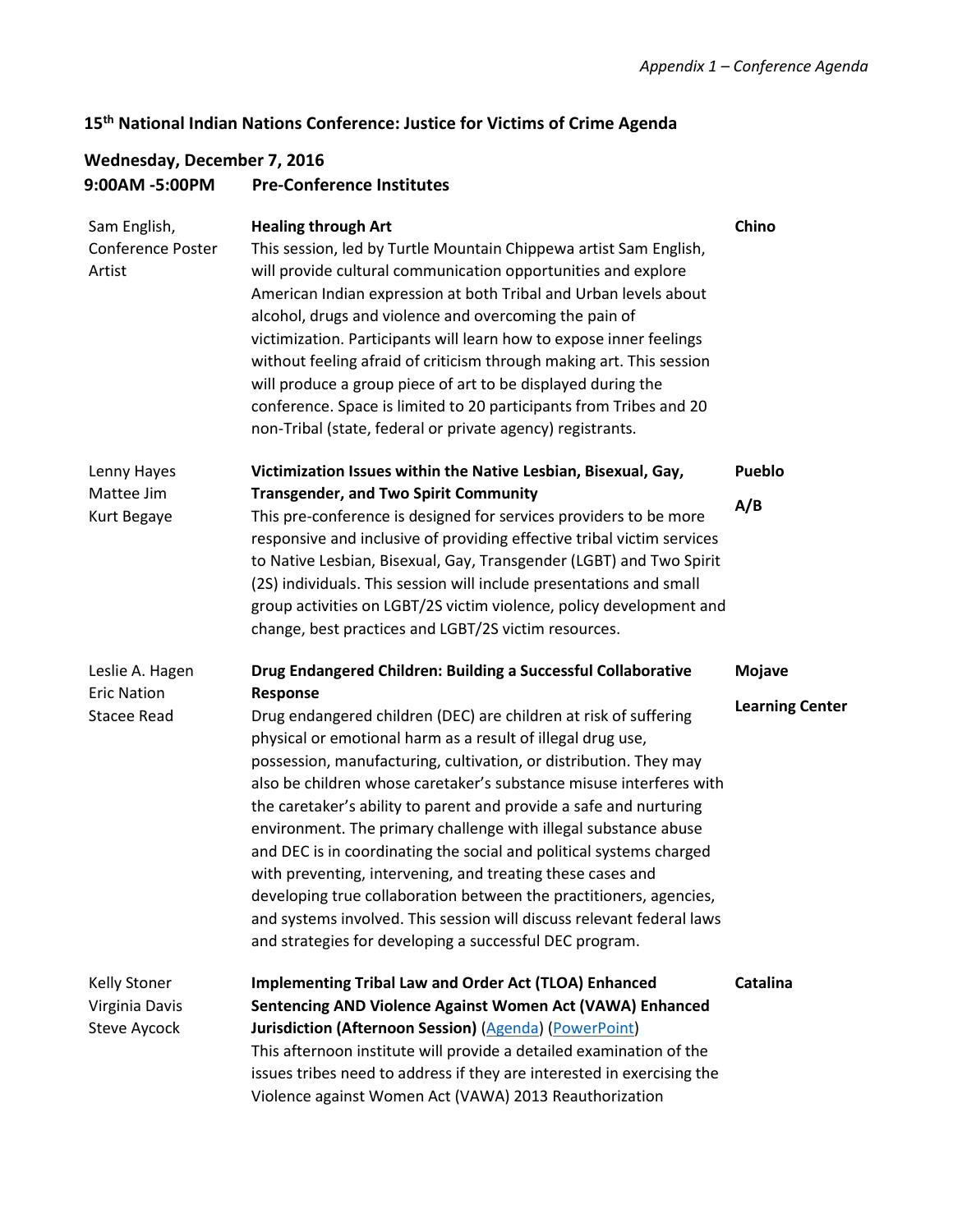| <b>Christine Crossland</b><br>Ada Pecos Melton          | National Institute of Justice Sponsored Research Initiatives in<br><b>Indian Country and Alaska Native Villages (Handouts)</b>                                                                                                                                                                                                                                                                                                                                                                                                                                                                                                                                                                                                                                                                                                                    | <b>Smoke Tree</b>        |
|---------------------------------------------------------|---------------------------------------------------------------------------------------------------------------------------------------------------------------------------------------------------------------------------------------------------------------------------------------------------------------------------------------------------------------------------------------------------------------------------------------------------------------------------------------------------------------------------------------------------------------------------------------------------------------------------------------------------------------------------------------------------------------------------------------------------------------------------------------------------------------------------------------------------|--------------------------|
| <b>Melissa Powless</b><br>Chacon<br>Lucille Echohawk    | <b>Foundation Funding</b><br>(Sponsored by Native Americans in Philanthropy)<br>This Institute will provide philanthropy information and hands-on<br>development strategies to build participants knowledge and<br>understanding for establishing and maintaining winning<br>relationships with foundation funders. Native American facilitators,<br>Melissa Powless Chacon (Oneida) and Lucille Echo Hawk (Pawnee)<br>will bring expert views from professional experiences working with<br>foundations, nonprofits and tribes.                                                                                                                                                                                                                                                                                                                  | <b>Sierra</b><br>Ventura |
| Brian Kauffman<br>Dave Rogers<br>Kevin Mariano          | <b>Emerging Public Safety Issues Facing Collaborative Tribal Justice</b><br><b>Efforts (Announcement)</b><br>(Sponsored by Bureau of Justice Assistance)<br>This listening session is designed to be a proactive, comprehensive,<br>experience that fosters information sharing and collection among<br>tribal, state, federal, and local governments. Participants will be<br>asked to provide their insights and perspectives into existing or<br>emerging public safety issues facing tribal public safety efforts. The<br>listening session will be used to increase coordination,<br>communication, and future training initiatives among federal, state,<br>tribal and local governmental agencies. The listening session will<br>integrate and respect rich tribal community values while initiating<br>collaborative partnership efforts. | Pasadena                 |
| <b>Bonnie Clairmont</b><br>Jim Walters<br>Melina Healey | Sex Trafficking in Indian Country (PowerPoint) (Handouts)<br>Sex trafficking of Native people in the United States is as old as the<br>first European contact and persists widely to this day. Native<br>people, are particularly vulnerable on reservations due to poverty,<br>historic trauma and the increasing spread of fracking and the oil<br>boom. The jurisdictional maze of criminal authority on reservation<br>also contributes to tribes inability to hold sex traffickers<br>accountable. This pre-conference institute will address these<br>problems and will also identify culturally appropriate responses to<br>this problem and healing options for victims of sex trafficking.                                                                                                                                               | <b>Madera</b>            |
|                                                         | provisions concerning Special Domestic Violence Criminal<br>Jurisdiction over Non-Indians and the Enhanced Sentencing<br>Provisions of the Tribal Law and Order Act (TLOA). The discussions<br>will include a panel presentation including representatives from<br>tribes that have implemented one or both provisions.                                                                                                                                                                                                                                                                                                                                                                                                                                                                                                                           |                          |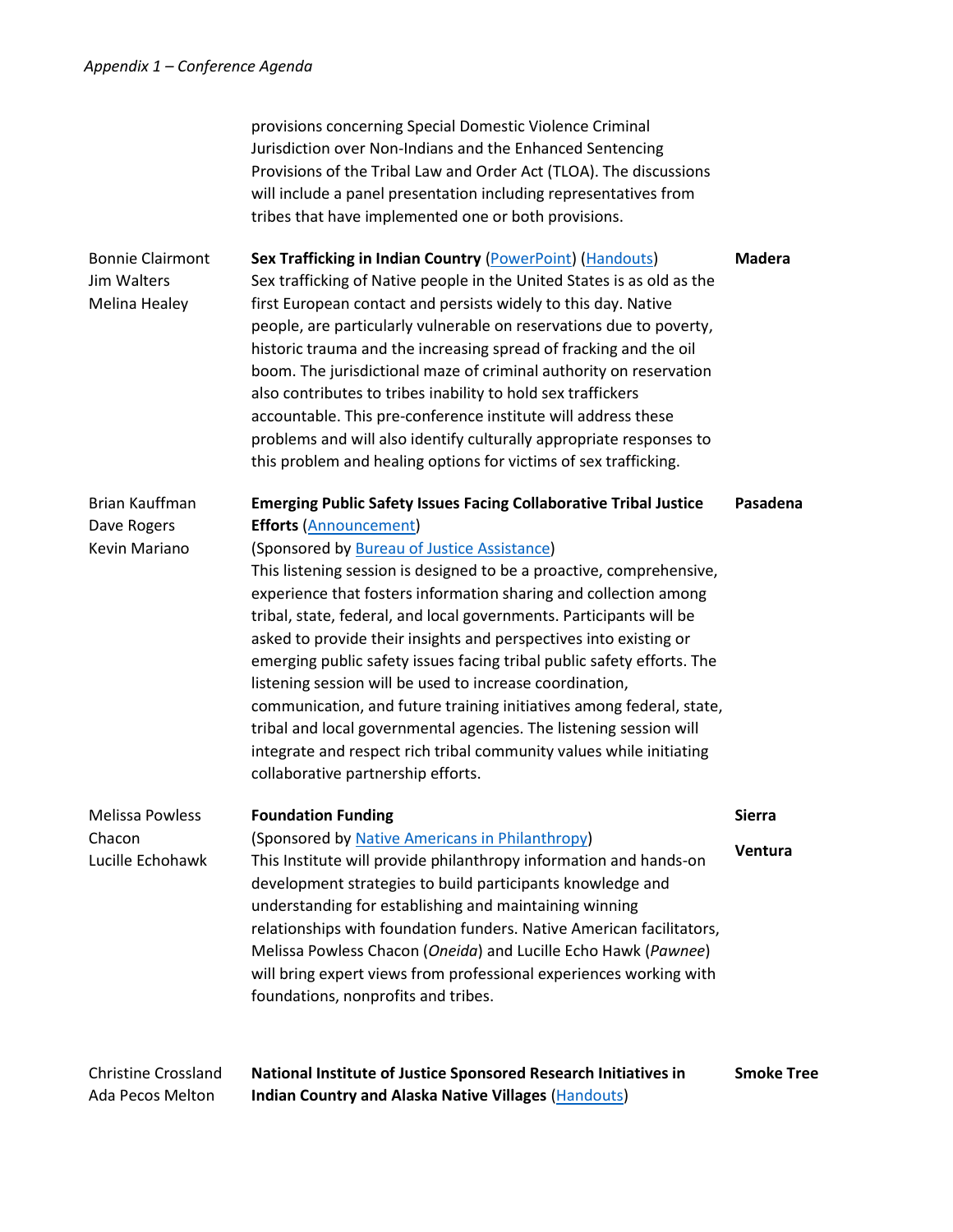| DeeJay Chino<br><b>Brad Myrstol</b><br>Panu Lucier<br><b>Andrew Merrill</b><br>Lauree Morton<br><b>Bernie Teba</b><br>Twyla Baker-<br>Demaray<br>Thomasine Heitkamp<br>Andre Rosay<br>Steven Hafner<br>Elizabeth Legerski<br>Michelle Chino<br><b>Christine Duclos</b><br>Sarah Scanlan<br>Rita Martinez | This all-day workshop will highlight several relevant National<br>Institute of Justice programs and research that can provide a deeper<br>understanding of the issues faced by American Indian and Alaska<br>Native people and communities to help formulate public policies<br>and prevention strategies to decrease the incidence of crimes.<br>Topics include: 1) Community Engagement Strategies for Sensitive<br>Research Studies; 2) Stakeholder Input as Data; 3) Effective<br>Strategies and Tools for Messaging Research Findings to Tribal<br>Communities by Community Members and Stakeholders; 4) Impact<br>of Oil Development on Interpersonal Violence among Members of<br>the Mandan, Hidatsa and Arikara Nation; 5) Impact of Violence<br>Against American Indian and Alaska Native Women and Men; 6) )<br>Impact of Oil Development on Interpersonal Violence among<br>Members of the Fort Peck Assiniboine and Sioux Tribes; 7) Listening<br>Session on Youth Violence Research; and 8) Tribal Research<br>Stakeholder Guidance. | D/E                                              |
|----------------------------------------------------------------------------------------------------------------------------------------------------------------------------------------------------------------------------------------------------------------------------------------------------------|----------------------------------------------------------------------------------------------------------------------------------------------------------------------------------------------------------------------------------------------------------------------------------------------------------------------------------------------------------------------------------------------------------------------------------------------------------------------------------------------------------------------------------------------------------------------------------------------------------------------------------------------------------------------------------------------------------------------------------------------------------------------------------------------------------------------------------------------------------------------------------------------------------------------------------------------------------------------------------------------------------------------------------------------------|--------------------------------------------------|
| Jim Warren<br>C. Kirk Johnson<br>Lea Geurts<br><b>Paul Fuentes</b><br>Chris Lobanov-<br>Rostovsky<br>Juli Ana Grant<br>Marnie Dollinger                                                                                                                                                                  | <b>Planning and Capacity Building in Support of Native American Sex</b><br><b>Offender Management</b><br>This institute will provide an opportunity for the attendees to<br>strategize their jurisdiction's work on Sex Offender Registration and<br>Notification Act (SORNA) while planning for sex offender risk<br>assessment, treatment, and reentry. Through interactive exercises,<br>attendees will set realistic goals and steps to ensure their projects<br>are responsive to the needs of their community and capitalize on<br>existing reentry and treatment resources.                                                                                                                                                                                                                                                                                                                                                                                                                                                                 | <b>Smoke Tree</b><br>F                           |
| 4:00PM-8:00PM                                                                                                                                                                                                                                                                                            | <b>On-Site Conference Registration and Distribution of Materials</b>                                                                                                                                                                                                                                                                                                                                                                                                                                                                                                                                                                                                                                                                                                                                                                                                                                                                                                                                                                               | <b>Santa Rosa</b>                                |
| 5:00PM-7:30PM                                                                                                                                                                                                                                                                                            | <b>Conference Reception (Optional)</b><br>Reception Fully Funded by:<br>San Manuel Band of Mission Indians<br><b>Casey Family Programs</b><br>(No federal funds utilized)                                                                                                                                                                                                                                                                                                                                                                                                                                                                                                                                                                                                                                                                                                                                                                                                                                                                          | <b>East Pool Deck</b><br>(Weather<br>Permitting) |

**Emcee** Elton Naswood (*Navajo*) Capacity Building Division Office of Minority Health Resource Center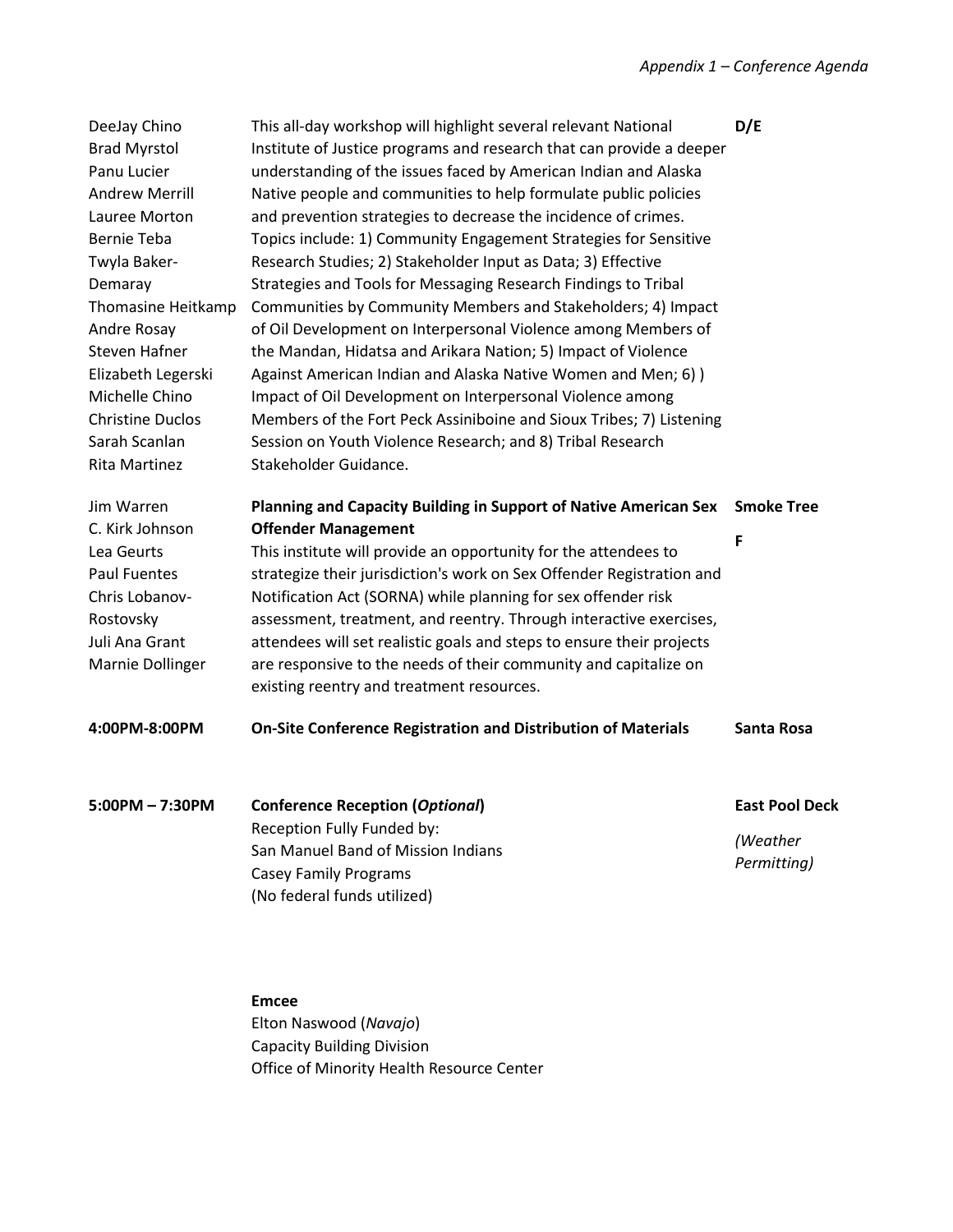### **Generational Voices Uniting for Healing**

Joanne Shenandoah (*Oneida-Iroquois*) Grammy Award Winning Singer/Performer/Composer/ Actress/Lecturer Former Co-Chair, Attorney General's Advisory Committee on American Indian and Alaska Native Children Exposed to Violence

## **Thursday, December 8, 2016**

| $7:00 - 9:00$ am | <b>On-Site Conference Registration and Distribution of Materials</b>                                                                                   | Santa Rosa        |
|------------------|--------------------------------------------------------------------------------------------------------------------------------------------------------|-------------------|
| $9:00 - N$ oon   | <b>Plenary Opening Session</b>                                                                                                                         | <b>California</b> |
|                  | <b>Emcees</b><br>Sarah Deer (Mvskoke), Professor<br>Mitchell Hamline School of Law<br>MacArthur Fellow, 2014                                           | <b>Ballroom</b>   |
|                  | Kelly Stoner (Cherokee), Victim Advocacy Legal Specialist<br>Tribal Law and Policy Institute                                                           |                   |
|                  | <b>Opening Invocation</b><br>Ernest Siva (Serrano/Cahuilla)                                                                                            |                   |
|                  | Honoring the Wisdom of Our Warriors that Protect Our Safety<br>Flag/Honor Song<br>The Boyz                                                             |                   |
|                  | <b>Posting of Colors</b><br>First Nations Women Warriors Color Guard                                                                                   |                   |
|                  | <b>Cultural Ceremony (Chair Ceremony)</b><br>Honoring Ceremony for Victims/Survivors of Violence<br>Jim Clairmont (Sicangu Lakota)<br>Spiritual Leader |                   |
|                  | <b>BREAK</b> (Break food fully funded by Casey Family Programs,<br>federal funds limited to beverages only)                                            |                   |
|                  | <b>Opening Remarks</b><br>Joye E. Frost<br><b>Director</b><br>Office for Victims of Crime                                                              |                   |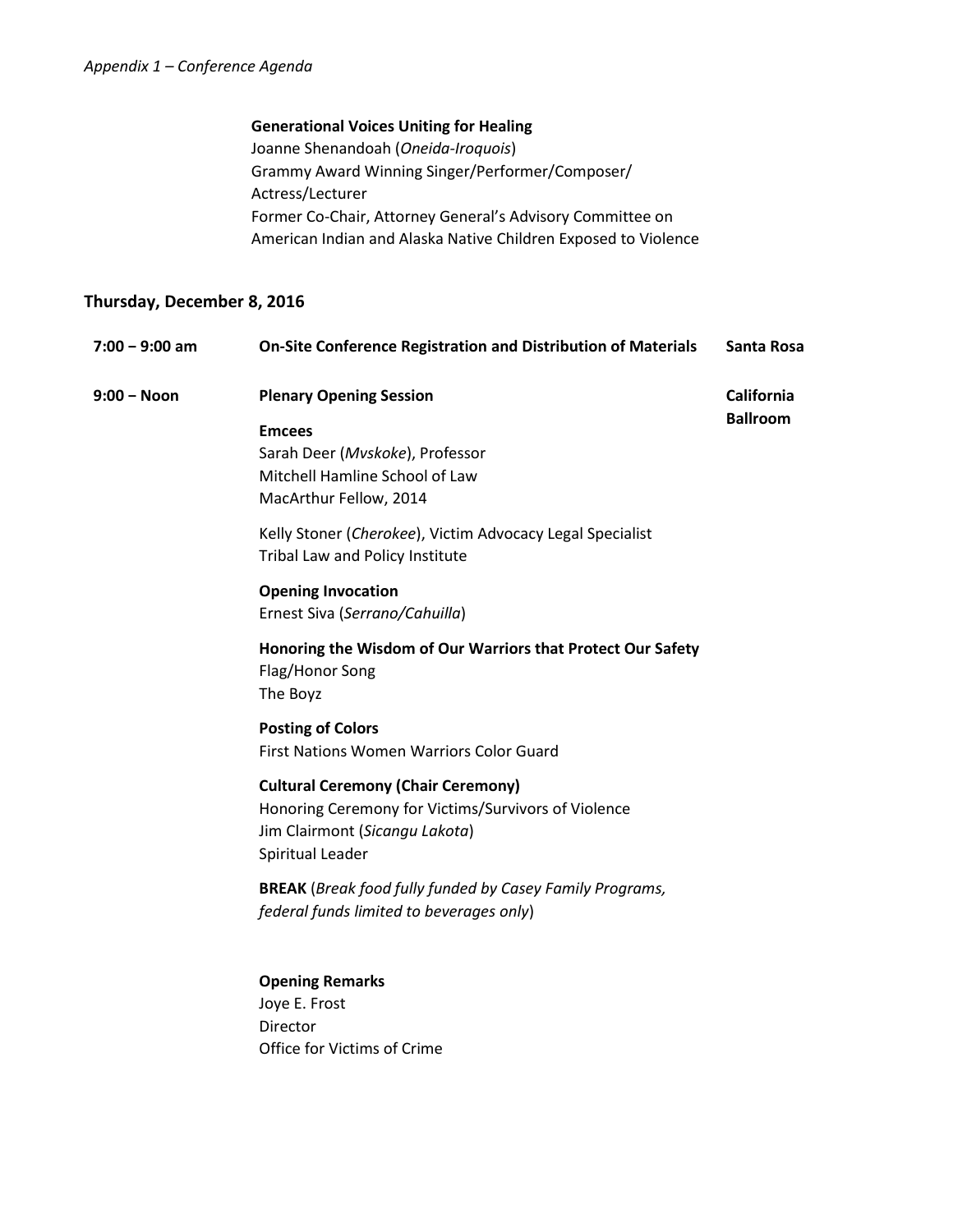|                                | Office of Justice Programs<br>U.S. Department of Justice                                                                                                                                                                                                                                                                                                                                                                          |       |
|--------------------------------|-----------------------------------------------------------------------------------------------------------------------------------------------------------------------------------------------------------------------------------------------------------------------------------------------------------------------------------------------------------------------------------------------------------------------------------|-------|
|                                | <b>Tammie Gregg</b><br>Deputy Associate Attorney General<br>Office of Associate Attorney General<br>U.S. Department of Justice                                                                                                                                                                                                                                                                                                    |       |
|                                | <b>Opening Keynote Presentations</b><br>Making Indian Country Victimization Issues a Priority for the<br><b>New Administration</b><br>Video<br>We are a Horse Nation                                                                                                                                                                                                                                                              |       |
|                                | Panel of Wisdom Keepers: Healing for Victims through Cultural<br><b>Traditions</b><br><b>Moderator</b><br>Bonnie Clairmont (Ho-Chunk)<br>Victim Advocacy Specialist<br>Tribal Law and Policy Institute                                                                                                                                                                                                                            |       |
|                                | Thomas Smittle (Shoshone/Navajo descent)<br><b>Executive Director</b><br><b>Red Horse Nation</b>                                                                                                                                                                                                                                                                                                                                  |       |
|                                | Arvol Looking Horse (Cheyenne River Sioux)<br>Chief, Spiritual Leader<br>Keeper of the Sacred White Buffalo Calf Pipe                                                                                                                                                                                                                                                                                                             |       |
|                                | Ethleen Two Dogs (Oglala Sioux)<br>Special Programs Coordinator<br>Indian Country Child Trauma Center<br>University of Oklahoma Health Sciences Center                                                                                                                                                                                                                                                                            |       |
| Noon - 1:30 pm                 | LUNCH (On your own)                                                                                                                                                                                                                                                                                                                                                                                                               |       |
| $1:30 - 3:00$ pm               | <b>Workshops A</b>                                                                                                                                                                                                                                                                                                                                                                                                                |       |
| Lonna Hunter<br>Carolyn Bryant | Tools and Strategies for Pursuing and Advancing Victim Rights<br>A1<br>This workshop will provide information on resources and<br>strategies available at the tribal, federal, state, and local level to<br>assist tribal communities in addressing barriers to accessing<br>victim rights and resources. Participants will gain practical<br>knowledge that can be adapted to meet the needs of their<br>community and partners. | Chino |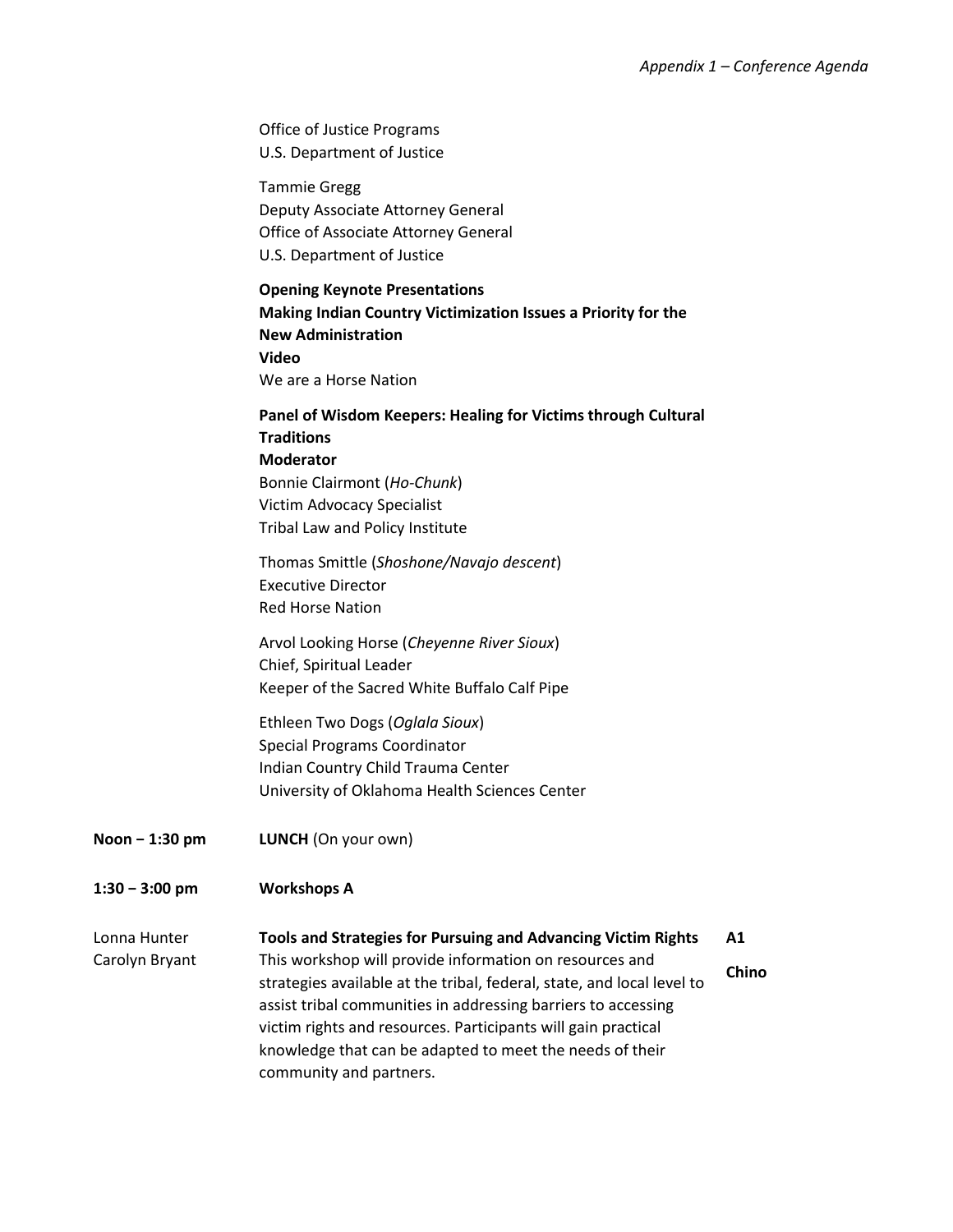| Melina Healey<br>Claudia Angelos                                                       | <b>Building an Effective Tribal Sex Trafficking Code (Handouts)</b><br>Sex trafficking of Native people in the United States is as old as<br>the first European contact with the "new world" and persists<br>widely to this day. Unfortunately, tribal, state, and federal<br>legislative, law enforcement, and judicial action are inadequate<br>at the task of prevention and redress of sex trafficking of Native<br>people, who are particularly vulnerable on reservations.<br>Challenges include endemic poverty, child abuse, substance<br>abuse, and lack of services, as well as oil drilling that incubates<br>new markets for commercial sexual exploitation, and the<br>"jurisdictional maze" complicates criminal justice responses to<br>the crime. This workshop will explore how to address these<br>challenges and build an effective tribal anti-trafficking law within<br>a broader strategy to combat trafficking on reservations. | A2<br>Pueblo                                              |
|----------------------------------------------------------------------------------------|--------------------------------------------------------------------------------------------------------------------------------------------------------------------------------------------------------------------------------------------------------------------------------------------------------------------------------------------------------------------------------------------------------------------------------------------------------------------------------------------------------------------------------------------------------------------------------------------------------------------------------------------------------------------------------------------------------------------------------------------------------------------------------------------------------------------------------------------------------------------------------------------------------------------------------------------------------|-----------------------------------------------------------|
| Kim Day<br>Leslie A. Hagen<br>Jennifer Pierce<br>Weeks                                 | <b>Examination Options after Sexual Assault: Do Survivors Have to</b><br>Report?<br>(Sponsored by Office on Violence Against Women, Indian Health<br>Service and U.S. Department of Justice) (PowerPoint)<br>Access to healthcare after sexual assault can be critical to<br>survivors beginning the healing process and to prevent long term<br>health consequences. Reporting the assault to law enforcement<br>should not be a barrier to accessing this care. Providing exams<br>with options for reporting is a requirement under VAWA 2005.<br>Practical implementation of these options when working with<br>multiple jurisdictions can be difficult without collaboration<br>between community responders.                                                                                                                                                                                                                                     | A <sub>3</sub><br><b>Mohave</b><br><b>Learning Center</b> |
| Jenell Navarro<br><b>Tracy Bear</b><br>Sarah Deer<br>Laura Harjo<br>Kimberly Robertson | <b>Community-Centered Efforts to Address Violence against</b><br><b>Indigenous Women and Girls</b><br>Violence against Native women is far too common. Since many<br>survivors don't engage with the criminal justice system,<br>communities are implementing their own forms of protection<br>and healing. This workshop highlights the art installation called<br>Walking With Our Sisters as one way to respond to gendered<br>violence against our sisters.                                                                                                                                                                                                                                                                                                                                                                                                                                                                                        | A4<br>Catalina                                            |
| Dianne Barker-<br>Harrold<br>Jesucita Hernandez                                        | <b>Compassion Fatigue and Stress Relief for Service Providers in</b><br><b>Indian Country (PowerPoint) (Handout)</b><br>This workshop is to provide information related to trauma,<br>compassion fatigue, vicarious trauma and stress relief, cultural<br>and no cost, high cost, and low cost stress relief activities and<br>self-tests and life stress tests.                                                                                                                                                                                                                                                                                                                                                                                                                                                                                                                                                                                       | A5<br><b>Madera</b>                                       |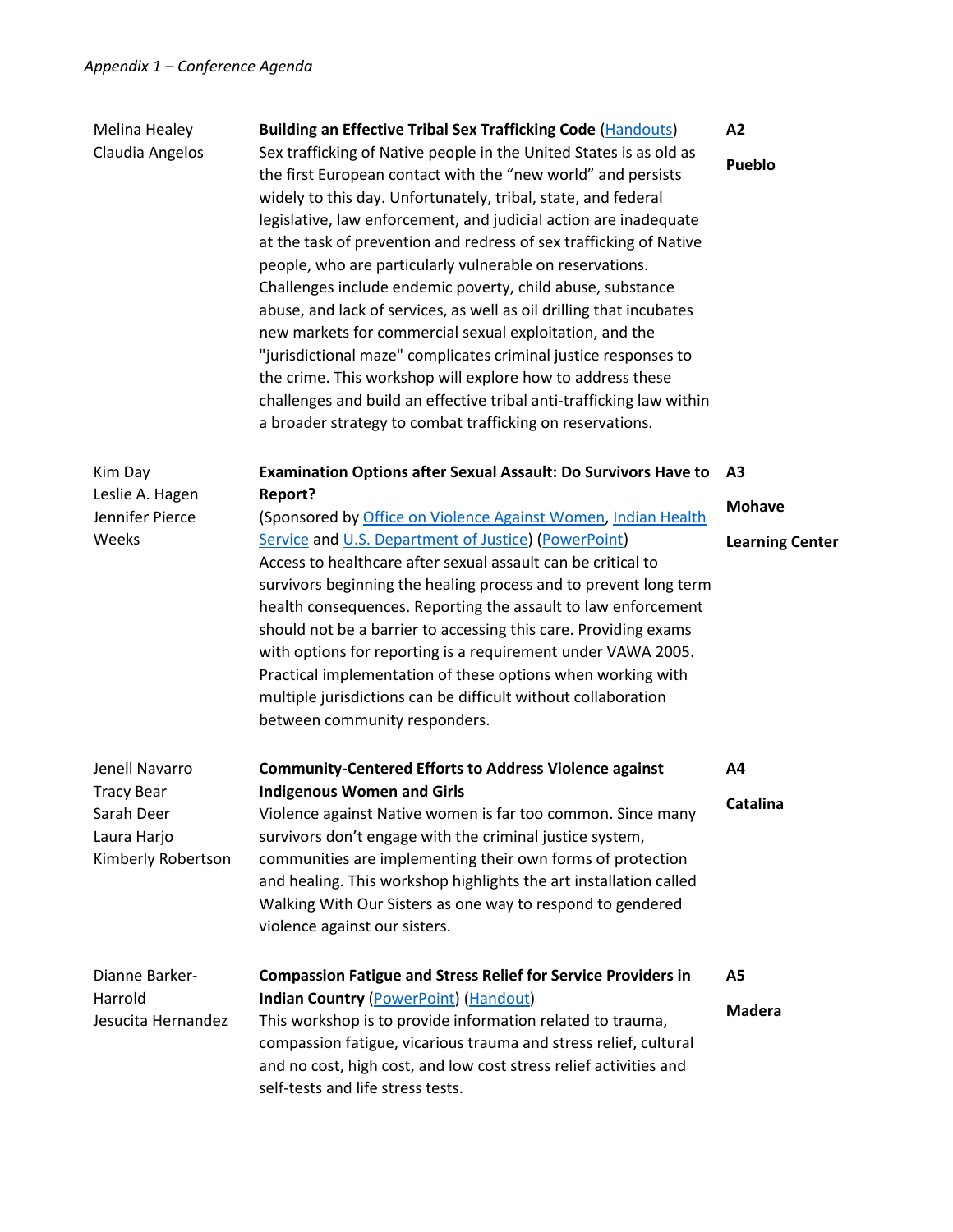| Erik Stegman<br>Amber Nicole<br>Richardson | <b>Building Platforms for Native Youth to Prevent Violence and</b><br><b>Promote Healing</b><br>(Sponsored by the Center for Native American Youth and Office<br>for Victims of Crime) (PowerPoint)<br>American Indian and Alaska Native children suffer exposure to<br>violence at rates higher than any other race in the US. Learn how<br>the Center for Native American Youth elevates Native youth<br>perspectives of violence and victimization and highlights Native<br>youth-led efforts to prevent violence and promote healing in<br>tribal and urban Indian communities.                 | A6<br>Pasadena    |
|--------------------------------------------|-----------------------------------------------------------------------------------------------------------------------------------------------------------------------------------------------------------------------------------------------------------------------------------------------------------------------------------------------------------------------------------------------------------------------------------------------------------------------------------------------------------------------------------------------------------------------------------------------------|-------------------|
| Lenny Hayes                                | <b>Sexual Violence Against Men and Boys: The Impact</b>                                                                                                                                                                                                                                                                                                                                                                                                                                                                                                                                             | <b>A7</b>         |
|                                            | (PowerPoint)<br>Often men are the neglected victims of all forms of sexual                                                                                                                                                                                                                                                                                                                                                                                                                                                                                                                          | Sierra/           |
|                                            | violence including being abused as a boy. It is frightening to<br>realize how widespread sexual abuse and violence is in our<br>society and yet how strong the denial of it is. The presenter will<br>discuss the impact of sexual abuse and violence against men as<br>adults and as a child. The presenter will discuss the mental<br>health issues as well as define the issues that prevent the<br>individual from having healthy relationships.                                                                                                                                                | Ventura           |
| <b>Christine Crossland</b>                 | Tribal Investigator Development Program - Listening Session                                                                                                                                                                                                                                                                                                                                                                                                                                                                                                                                         | A <sub>8</sub>    |
| Steven Hafner                              | (Sponsored by National Institute of Justice) (Listening Session<br><b>Invitation Letter, Listening Session Information) (PowerPoint)</b>                                                                                                                                                                                                                                                                                                                                                                                                                                                            | <b>Smoke Tree</b> |
|                                            | In this listening session, feedback will be solicited on the possible<br>creation of a program that would enhance capacity for rigorous<br>and culturally appropriate research and evaluation in tribal<br>communities. Specifically, insights on the need for and structure<br>of a tribal investigator development program will be gathered.                                                                                                                                                                                                                                                      | D/E               |
| Devin Rieckmann-Sell                       | A Comprehensive Approach to Sex Offender Management: The                                                                                                                                                                                                                                                                                                                                                                                                                                                                                                                                            | A9                |
| Lea Geurts<br>C. Kirk Johnson              | <b>Importance of Victim-Centeredness (PowerPoint)</b><br>(Sponsored by <b>SMART Office</b> )                                                                                                                                                                                                                                                                                                                                                                                                                                                                                                        | <b>Smoke Tree</b> |
| Juli Ana Grant                             | This session will assist participants in gaining a better<br>understanding of the role of victim-centeredness in sex offender<br>management focusing on: the impacts of sexual victimization,<br>multi-disciplinary approaches to developing and providing<br>system support services for victims, families, and community<br>using existing tribal resources. Additionally, this workshop will<br>review reentry concepts for convicted sex offenders into Tribal<br>communities including the role of tribal probation and victim<br>service programs. Workshop facilitators will review programs | C                 |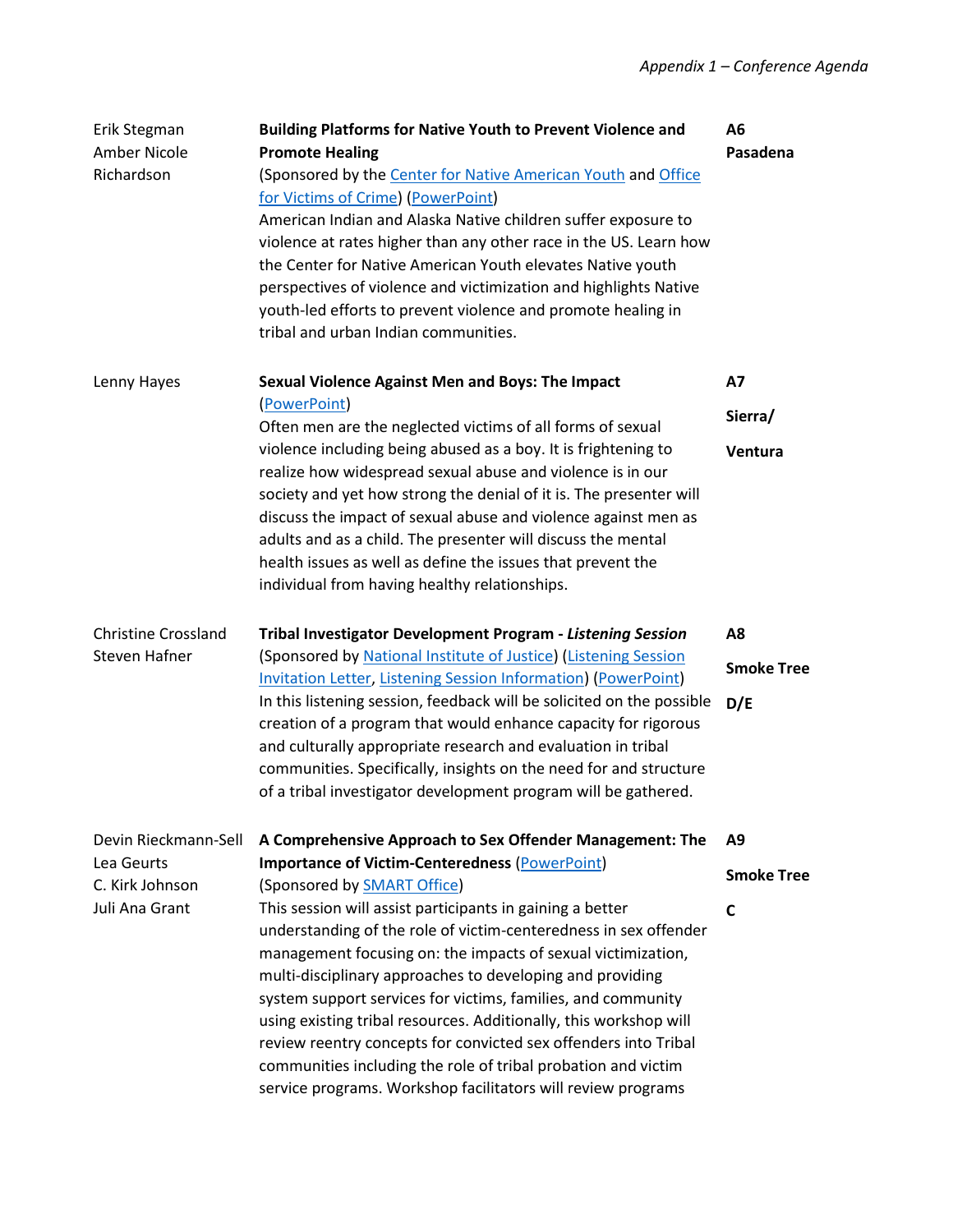that work with victims services to provide input for reentry programs.

| <b>Marilyn Roberts</b>              | <b>State VOCA Administrators and Tribal Victim Services: Working</b>                                                                                                                                                                                                                                                                                                                                                                                                                                                           | A10               |
|-------------------------------------|--------------------------------------------------------------------------------------------------------------------------------------------------------------------------------------------------------------------------------------------------------------------------------------------------------------------------------------------------------------------------------------------------------------------------------------------------------------------------------------------------------------------------------|-------------------|
| <b>Allison Turkel</b>               | Together to Ensure Better Outcomes for AI/AN Victims of<br>Crime (PowerPoint)                                                                                                                                                                                                                                                                                                                                                                                                                                                  | <b>Smoke Tree</b> |
|                                     | Office for Victims of Crime (OVC) invites tribal meeting<br>participants to gather with state Victims of Crime Act (VOCA)<br>Administrators to: 1) provide introductions; 2) discuss any<br>questions related to victim's assistance and compensation; and<br>3) discuss gaps and trends.                                                                                                                                                                                                                                      | A/B               |
| <b>Brett Shelton</b>                | Senior Tribal Court Judges Circle: Innovative Uses of Traditions                                                                                                                                                                                                                                                                                                                                                                                                                                                               | A11               |
| Cheryl D. Fairbanks<br>David Raasch | and Values<br>(Sponsored by Pokagon Band of Potawatomi Tribal Court,                                                                                                                                                                                                                                                                                                                                                                                                                                                           | <b>Mesquite</b>   |
| Michael Petosky                     | <b>Bureau of Justice Assistance and Office for Victims of Crime)</b><br>(PowerPoint) (PowerPoint) (PowerPoint)<br>Senior Tribal Court Judges discuss how employing tribal<br>traditions, values, and peacemaking processes from the bench<br>and other contexts can change behavior rather than merely<br>punish. Changing behavior is the greatest protection of the<br>safety of vulnerable members of our communities, and allows<br>victims to heal and live without fear.                                                 | G/H               |
| Diane Bohn                          | Sexual and Domestic Violence: Creating a Comprehensive,                                                                                                                                                                                                                                                                                                                                                                                                                                                                        | A12               |
|                                     | Reservation-wide Response(Sponsored by Indian Health Service)<br>(PowerPoint)                                                                                                                                                                                                                                                                                                                                                                                                                                                  | <b>Mesquite</b>   |
|                                     | This presentation will include viewing Nigaadaazhaadaamin (We<br>Need to Talk About It), a 25-minute video created on the Leech<br>Lake Ojibwe Reservation in northern Minnesota. The video takes<br>a candid look at the issue of domestic violence in local tribal<br>communities. The voice of a survivor is mingled amongst<br>interviews with law enforcement and mental health providers.<br>Excerpts are included of elders discussing violence against<br>women at Gaynahchiwanig (all the people coming together in a | E/F               |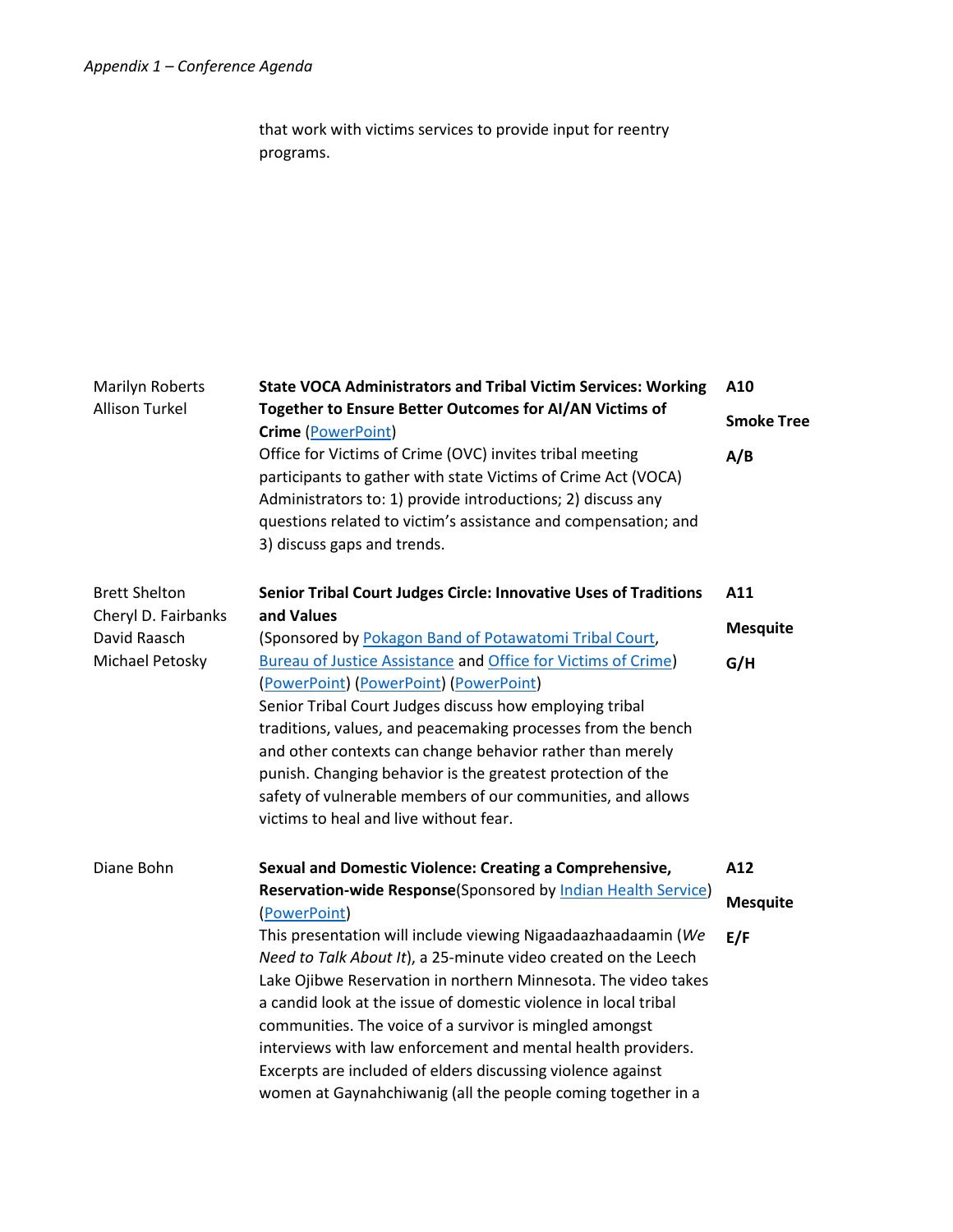sacred manner). The Director and SANE/SARRT Coordinator of the comprehensive Indian Health Service-based Sexual Assault and Domestic Violence Prevention Initiative (SADVPI) on the Leech Lake Reservation will facilitate discussion.

| $3:00 - 3:30$ pm                                       | <b>BREAK</b> (Break fully funded by Casey Family Programs and San<br>Manual Band of Mission Indians, no federal fund utilized)                                                                                                                                                                                                                                                                                                                                                                                                                  |                    |
|--------------------------------------------------------|-------------------------------------------------------------------------------------------------------------------------------------------------------------------------------------------------------------------------------------------------------------------------------------------------------------------------------------------------------------------------------------------------------------------------------------------------------------------------------------------------------------------------------------------------|--------------------|
| $3:30 - 5:00$ pm                                       | <b>Workshops B</b>                                                                                                                                                                                                                                                                                                                                                                                                                                                                                                                              |                    |
| <b>Heather Hoechst</b><br>John Molina<br>Nikole Nelson | <b>Medical-Legal Partnerships: Promoting Health and Justice in</b><br><b>Tribal Communities</b><br>(Sponsored by Kresge Foundation and Office for Victims of                                                                                                                                                                                                                                                                                                                                                                                    | <b>B1</b><br>Chino |
|                                                        | Crime) (PowerPoint) (PowerPoint)<br>Medical-Legal Partnerships (MLPs) integrate civil legal services<br>into hospitals and health centers to address the social<br>determinants of health. MLPs on the Navajo Nation have<br>achieved justice and secured health-promoting resources for<br>vulnerable patients, including crime victims. The MLP model is<br>now expanding throughout Indian country, including Alaska<br>Native communities.                                                                                                  |                    |
| Victoria Ybanez                                        | Reclaiming What is Sacred: Addressing Harm to Indigenous                                                                                                                                                                                                                                                                                                                                                                                                                                                                                        | <b>B2</b>          |
| Cinnamon Ronneng                                       | Elders and Developing a Tribal Response to Abuse in Later Life<br>(PowerPoint)<br>(Sponsored by Office on Violence Against Women and Office for<br><b>Victims of Crime)</b><br>This session will examine abuse in later life from an indigenous                                                                                                                                                                                                                                                                                                 | <b>Pueblo</b>      |
|                                                        | perspective. The National Clearinghouse on Abuse in Later Life<br>developed a new document that examines the tribal response to<br>elder abuse. This session will cover key aspects of that document<br>and will talk about tribal belief systems that honor elders and<br>the current challenges tribes face in developing a response.<br>Participants will gain an understanding of historical trauma and<br>grief and how it plays a role when elders are being abused. In<br>addition, participants will examine how elder abuse might have |                    |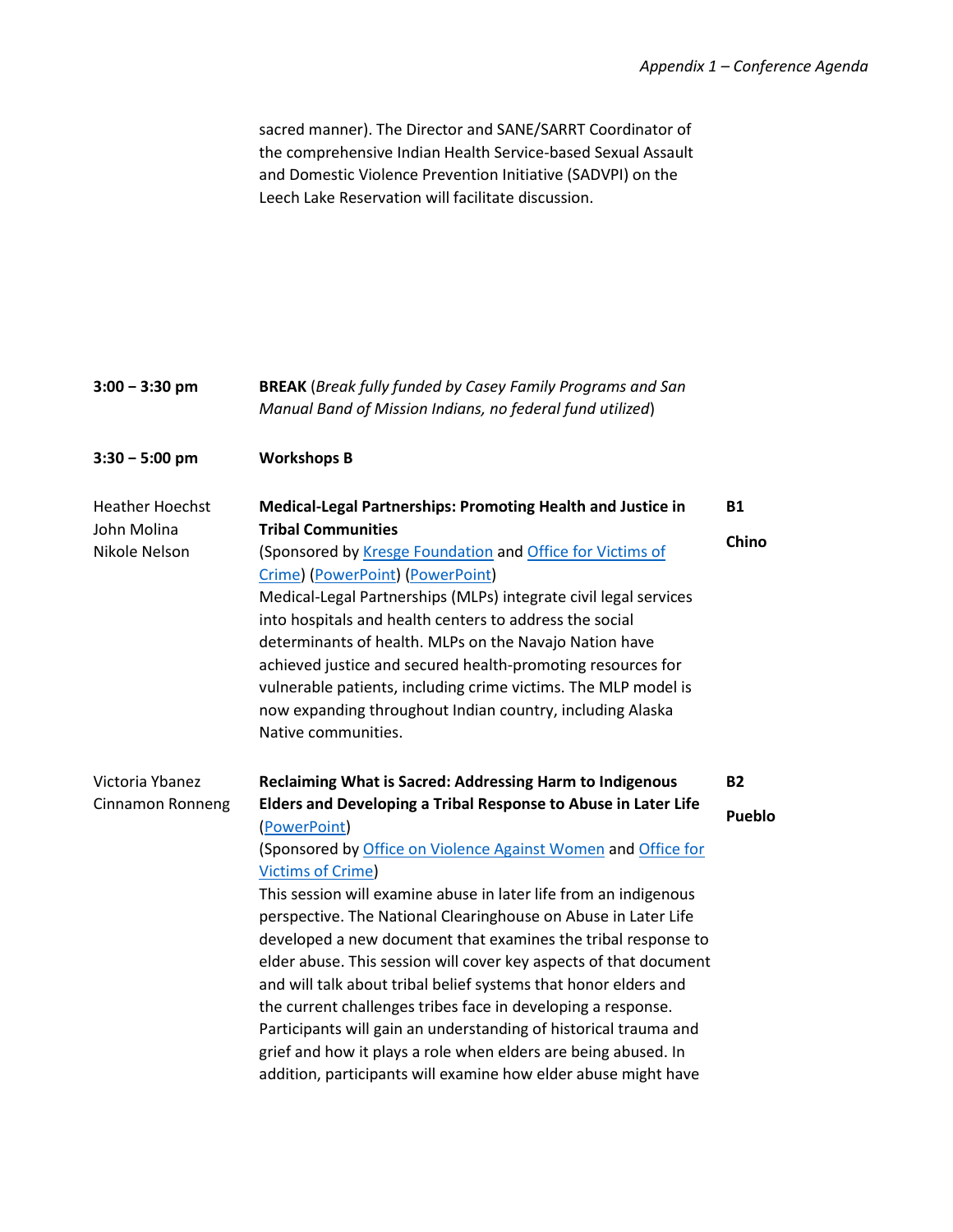different dynamics and ways the abuse may take place. Time will be taken to discuss the critical questions tribes will grapple with as they develop their response and put in place additional safety supports to help protect and intervene in the lives of elders being abuse.

| Jim Warren                            | <b>Victim Centered Approaches to Sex Offender Management:</b>                                                                                                                                                                                                                                                                                                                                                                                                                 | <b>B3</b>              |
|---------------------------------------|-------------------------------------------------------------------------------------------------------------------------------------------------------------------------------------------------------------------------------------------------------------------------------------------------------------------------------------------------------------------------------------------------------------------------------------------------------------------------------|------------------------|
| <b>Paul Fuentes</b><br>Chris Lobanov- | <b>Community Education and Notification</b><br>(Sponsored by <b>SMART Office</b> ) (PowerPoint)                                                                                                                                                                                                                                                                                                                                                                               | <b>Mohave</b>          |
| Rostvsky<br>Marnie Dollinger          | This workshop will outline key considerations in public<br>notification and protecting victims. Participants will be able to<br>describe the information required for notification, and when<br>website notification is required. Additionally, participants will be<br>able to identify effective key steps and strategies for conducting<br>effective public education meetings and how this connects to<br>community sexual violence prevention.                           | <b>Learning Center</b> |
| <b>Kelly Stoner</b>                   | <b>Developing a Domestic Violence Court/Docket</b>                                                                                                                                                                                                                                                                                                                                                                                                                            | <b>B4</b>              |
|                                       | (Sponsored by Office on Violence Against Women) (PowerPoint)<br>This workshop will educate tribes on how to develop and<br>implement a Tribal Domestic Violence Court/Docket. The<br>workshop will discuss the need for domestic violence training for<br>all systems and services interfacing with victims. It will also<br>discuss the importance of collaboration and coordination of the<br>systems in order to promote safety of victims and batterer<br>accountability. | <b>Catalina</b>        |
| Dianne Barker-                        | <b>Cultural Debriefing for Service Providers: Mass Victimization,</b>                                                                                                                                                                                                                                                                                                                                                                                                         | <b>B5</b>              |
| Harrold<br>Gayle Thom                 | <b>Critical Incidents, and Crisis Response (PowerPoint) (Handout)</b><br>This workshop will provide discussions related to cultural<br>debriefing for service providers in Indian country who are<br>impacted by serving mass victimization, critical incidents, and<br>post-traumatic stress disorders. Types of traumatic events in<br>Indian country and modules for cultural debriefing will be                                                                           | <b>Madera</b>          |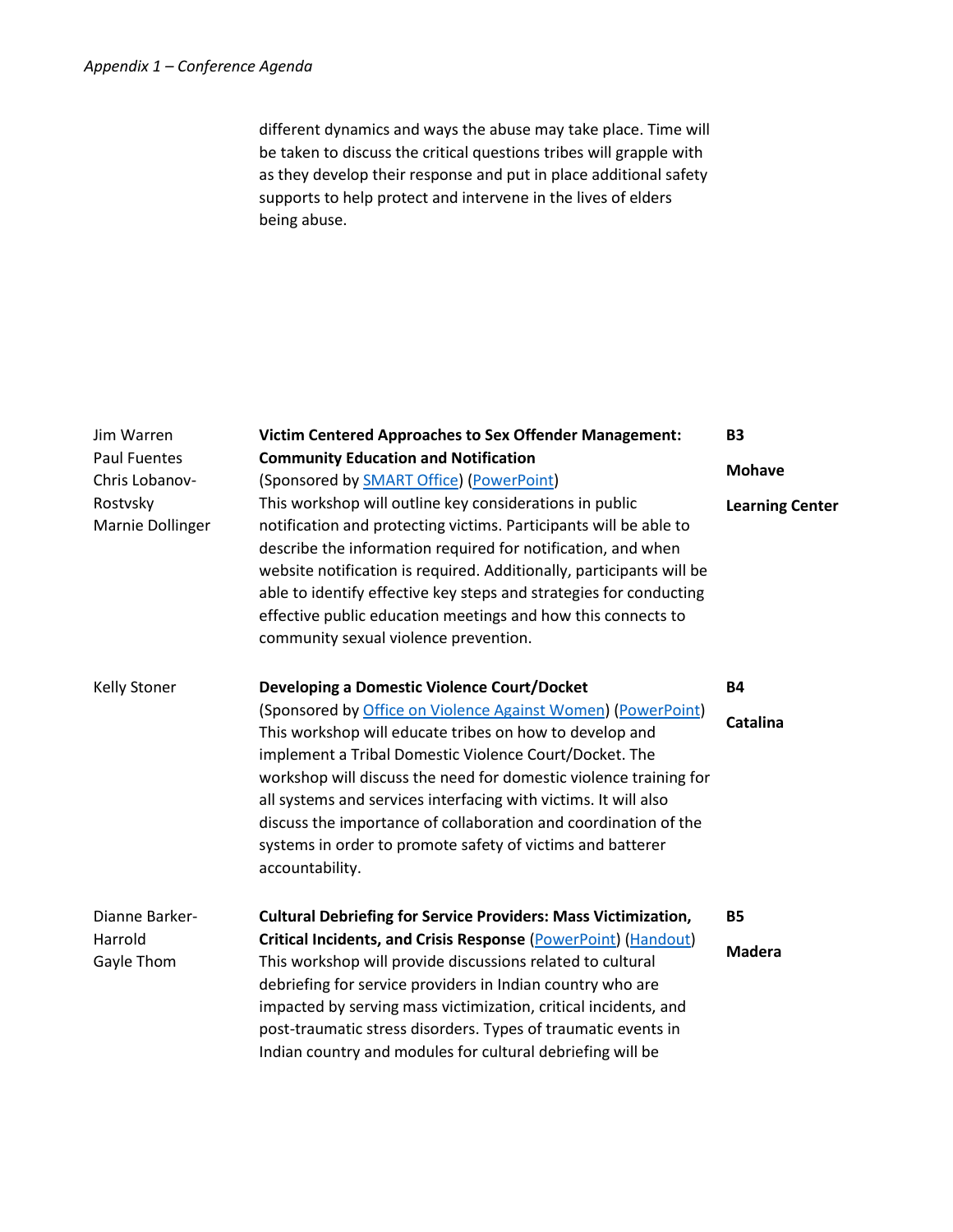discussed. Participants will learn the phases of crisis and crisis characteristics.

| Michele Maas               | <b>Sweetgrass Grows: Integrating Traditional and Western</b>                                                                                                                                                                                                                                                                                                                                                                                                                                                                                                                                                 | <b>B6</b>         |
|----------------------------|--------------------------------------------------------------------------------------------------------------------------------------------------------------------------------------------------------------------------------------------------------------------------------------------------------------------------------------------------------------------------------------------------------------------------------------------------------------------------------------------------------------------------------------------------------------------------------------------------------------|-------------------|
|                            | Methods of Healing for Work with Victims of Crime Coping with<br><b>Trauma (PowerPoint)</b><br>This workshop provides a safe place for participants to enhance<br>their knowledge/skills for work with individuals who have<br>experienced direct or vicarious trauma. The presenter will<br>provide an overview of how trauma affects the mind, body and<br>spirit highlighting skills that are developed or missing due to<br>trauma exposure. Participants will have the opportunity to learn<br>strategies for coping with trauma triggers and methods of<br>integrating cultural wellness into healing. | Pasadena          |
| Shawn Soulsby              | Two-Spirit/LGBTQI Victims of Sexual Violence in Indian Country                                                                                                                                                                                                                                                                                                                                                                                                                                                                                                                                               | <b>B7</b>         |
| Hallie Bongar White        | (PowerPoint)<br>This workshop will open the discussion about the roles of two-                                                                                                                                                                                                                                                                                                                                                                                                                                                                                                                               | Sierra/           |
|                            | spirit/Native lesbian, gay, bi-sexual, transgender, queer and<br>intersex (LGBTQI) and the issues that they face in the Native<br>community. This information is designed to help tribal<br>communities provide culturally and traditionally based<br>responses to the needs of Native LGBTQI.                                                                                                                                                                                                                                                                                                               | Ventura           |
| <b>Christine Crossland</b> | Developing an Alternative Evaluation System for Culture-Based                                                                                                                                                                                                                                                                                                                                                                                                                                                                                                                                                | <b>B8</b>         |
| Steven Hafner              | <b>Programs and Practices - Listening Session (Alternative</b><br><b>Evaluation Listening Session Information) (PowerPoint)</b>                                                                                                                                                                                                                                                                                                                                                                                                                                                                              | <b>Smoke Tree</b> |
|                            | (Handouts)<br>(Sponsored by National Institute of Justice)<br>This session will discuss the potential development of a system<br>to evaluate or rate culture-based programs and practices being<br>used in tribal communities. The current evaluation system will<br>be presented and feedback will be solicited to understand better<br>the role of key stakeholders, system format and function, and<br>evaluation criteria.                                                                                                                                                                               | D/E               |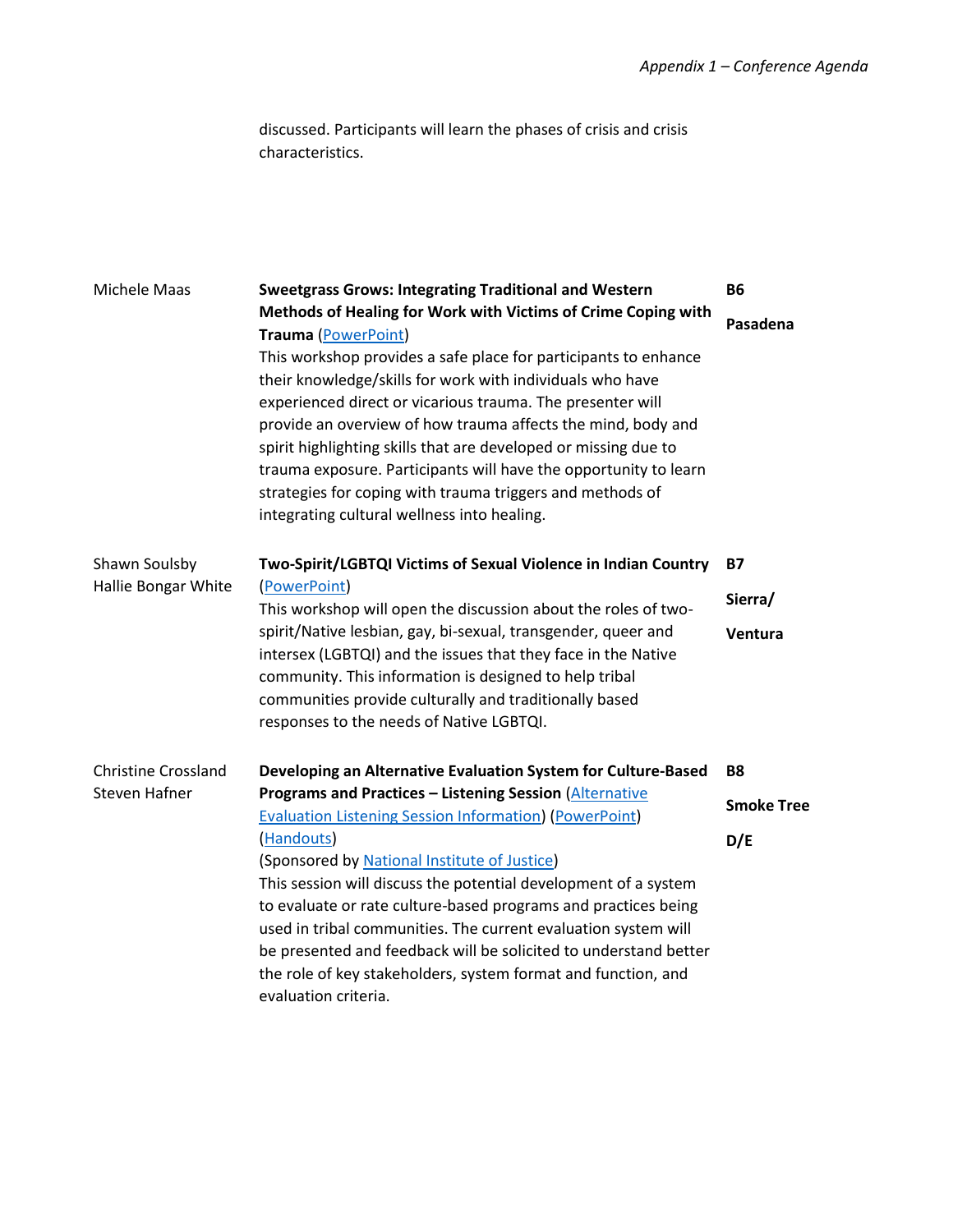| Arlana Bettelyoun<br><b>Tate Win Means</b><br>Lawrence Swalley | Caretakers of the Children - Comprehensive Child Advocacy<br>Oglala Lakota Children's Justice Center will showcase and share,<br>"Caretakers of the Children," a culturally relevant approach to<br>providing comprehensive advocacy to child abuse victims, which<br>includes social justice and healing from trauma. A video<br>demonstration will be presented.                                                                                                                                                                                                                                                                                                                                                                                                                               | <b>B9</b><br><b>Smoke Tree</b><br>C    |
|----------------------------------------------------------------|--------------------------------------------------------------------------------------------------------------------------------------------------------------------------------------------------------------------------------------------------------------------------------------------------------------------------------------------------------------------------------------------------------------------------------------------------------------------------------------------------------------------------------------------------------------------------------------------------------------------------------------------------------------------------------------------------------------------------------------------------------------------------------------------------|----------------------------------------|
| Kim Day<br>Jennifer Pierce<br>Weeks                            | The Health Impacts of Strangulation: What all Responders<br><b>Need to Know</b><br>(Sponsored by Office on Violence Against Women, Indian Health<br><b>Service and International Association of Forensic Nurses)</b><br>(PowerPoint) (Handout)<br>Strangulation injury can occur in the context of child abuse,<br>domestic violence and sexual assault. It can be a life threatening<br>event for the victim. Recognizing this should impact the way that<br>responders interact with victims, including the questions they<br>ask, and assuring they are given access to medical care. This<br>workshop will outline the medical implications of strangulation<br>and new recommended medical guidelines in strangulation.                                                                     | <b>B10</b><br><b>Smoke Tree</b><br>A/B |
| Mirtha R. Beadle                                               | <b>Development of a Tribal Action Plan: Promoting Holistic</b><br><b>Healing (PowerPoint)</b><br>(Sponsored by Substance Abuse and Mental Health Services<br>Administration)<br>The Tribal Law and Order Act of 2010 (TLOA) promotes<br>collaboration between federal agencies and tribes to address<br>alcohol and substance abuse prevention, treatment, justice,<br>safety, education, and youth issues within Indian country. This<br>interactive presentation will illustrates action steps in the<br>development of TAPs to support holistic healing.                                                                                                                                                                                                                                      | <b>B11</b><br><b>Mesquite</b><br>G/H   |
| Leslie A. Hagen                                                | <b>Using Stories as A Training Tool</b><br>Successful resolution of violent crime issues in Indian country<br>frequently requires a multijurisdictional response. Thus, best<br>practice is to have federal, state, and tribal criminal justice and<br>social service personnel train together. This allows each<br>jurisdiction to understand and appreciate the role, goals, and<br>legal limits of their counterparts. One successful training method<br>to bridge the cultural and professional differences inherent in a<br>multijurisdictional response is to use stories or case studies.<br>OVC, OVW and the National Indian Country Training Initiative<br>have worked together to develop training tools focused on the<br>tribal and federal response to domestic violence and sexual | <b>B12</b><br><b>Mesquite</b><br>E/F   |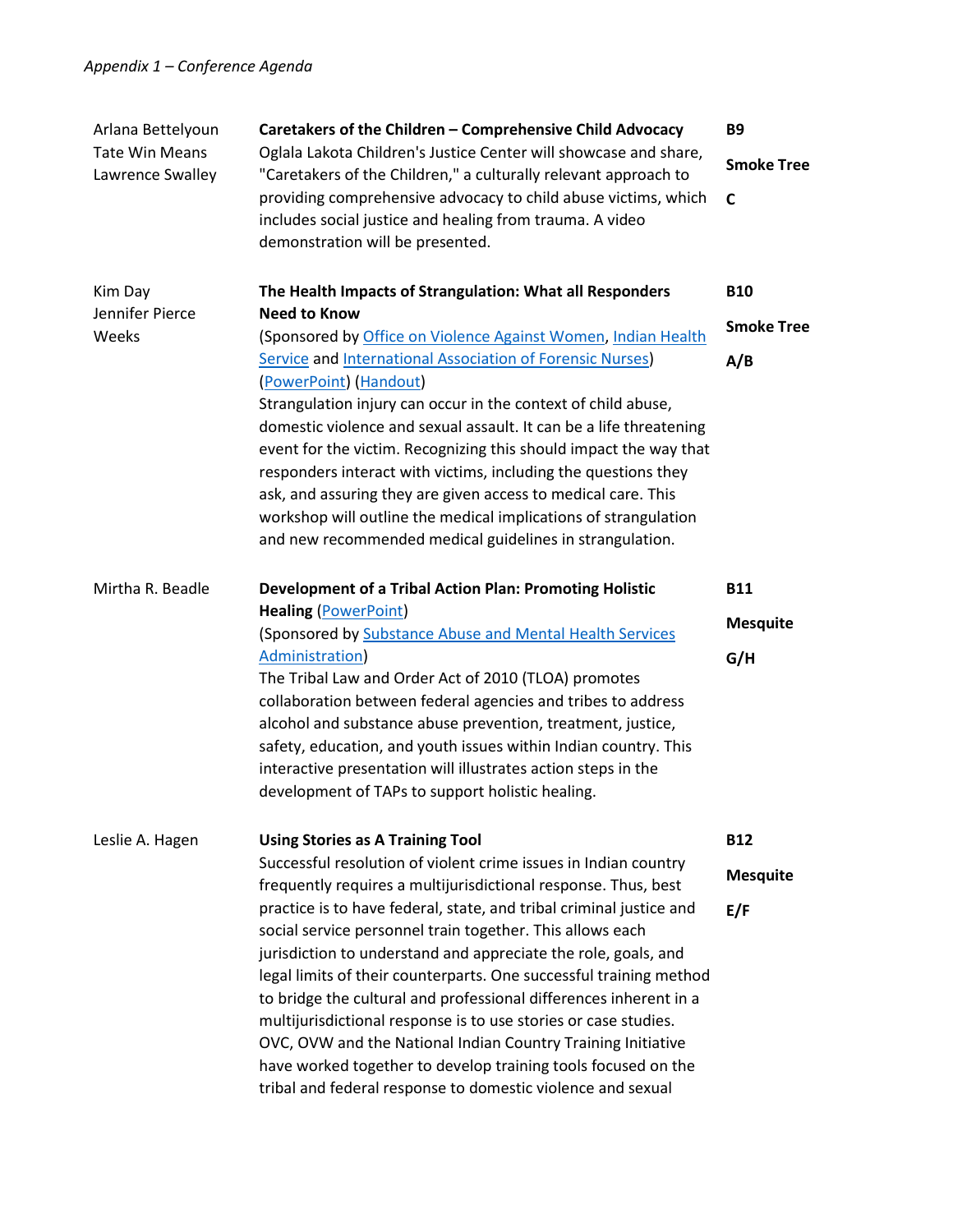assault in tribal communities. This session will address training techniques and feature recently developed training DVDs on domestic violence and sexual assault committed in AI/AN communities.

**7:00 − 9:00 pm Conference Working Dinner** (*Fully funded by conference registration fees*) **California Ballroom**

### **Emcee**

Bonnie Clairmont (*HoChunk*) Victim Advocacy Specialist Tribal Law and Policy Institute

### **Invocation**

James Clairmont (*Sicangu Lakota*) Spiritual Leader

## **Strengthening the Circle of Healing through Alaska Native Music** Byron Nicholai (*Yup'ik*) Youth, Performer

Toksook Bay, Alaska

### **Heroes Among Us: Celebrating our Success Stories**

Sarah Deer (*Mvskoke*) Professor Mitchell Hamline School of Law MacArthur Fellow, 2014

### **Strengthening the Circle of Healing through Traditional Singing**

Featuring the Chumash Inter-Tribal Singers

### **Friday, December 9, 2016**

### **8:30 − 10:00 am Workshops C**

| Eugenia Tyner-    | An Update from the Coordinating Committee on Indian Alcohol      | C1    |
|-------------------|------------------------------------------------------------------|-------|
| Dawson            | and Substance Abuse (PowerPoint)                                 |       |
| Andrea Czajkowski | (Sponsored by U.S. Department of Justice, Department of the      | Chino |
|                   | Interior, and Health and Human Services Department)              |       |
|                   | This workshop will consist of a presentation and audience        |       |
|                   | dialogue with the federal interagency representatives to discuss |       |
|                   | the 5-year progress made on the Tribal Law and Order Act -       |       |
|                   | Indian Alcohol and Substance Abuse Memorandum of Agreement       |       |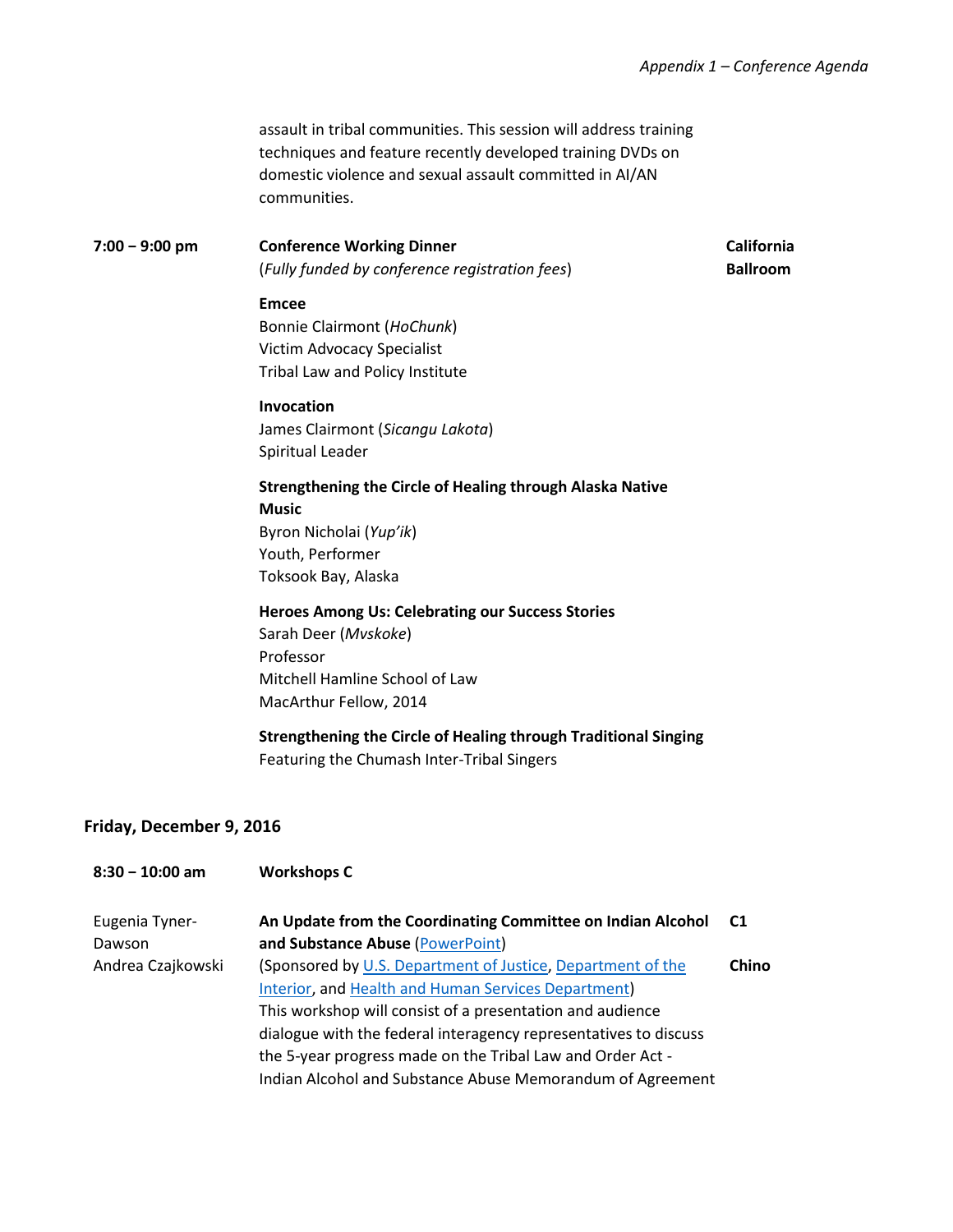Kim Day

**Weeks** 

activities and funding for U.S. Department of Justice, Department of the Interior, and Health and Human Services Department. David Rogers **Victim Safety Centered Probation** [\(PowerPoint\)](http://www.tribal-institute.org/2016/C2pp.pdf) (Sponsored by [Tribal Public Safety Innovations\)](http://www.tribalpsi.com/) Probation is often a confusing and misunderstood element of the justice system. It has been evolving at a rapid pace over the past several decades. The focus was on the offender and not the victim. This workshop will explore concepts of victim based probation. **C2 Pueblo** Leon Ghahate Brooke Powskey **Tribal Juvenile Diversion Program: A Collaborative Effort in Helping Juvenile Offenders, Victims and their Families** (Sponsored by [Hualapai Juvenile Prosecutors Office\)](http://hualapai-nsn.gov/government/tribal-court/prosecutor/) The purpose of this workshop is to inform participants concerning an alternative to incarceration program (juvenile diversion) and how they cannot succeed in helping tribal communities without intense collaborative effort among all tribal programs. Once established, diversion programs move on to begin to help "special cases", which are juveniles who may be at severe risk such as sexual assault victims and offenders. **C3 Mohave Learning Center** Diana Webster Sarah Deer Liz Murphy **The Link Between Domestic Violence and Animal Abuse in Indian Country** [\(PowerPoint\)](http://www.tribal-institute.org/2016/C4PP.pdf) [\(Handout\)](http://www.tribal-institute.org/2016/C4HO.pdf) In this presentation, the speakers will address the link between violence against people and the connection to violence against animals within Indian country. The speakers will address colonization and its effects on the treatment of animals, and the **C4 Catalina**

will also discuss recent survey results that were gathered from numerous tribal communities about animal abuse. Jennifer Pierce **Caring for Child Victims of Sexual Violence: A National Protocol - C5 Making a Pediatric Response to Sexual Abuse Work in Tribal Communities** [\(PowerPoint\)](http://www.tribal-institute.org/2016/C5PP.pdf) (Sponsored by [Office on Violence Against Women,](http://www.ovw.gov/) [Indian Health](http://www.ihs.gov/)  [Service](http://www.ihs.gov/) and [International Association of Forensic Nurses\)](http://www.forensicnurses.org/) Sexual violence can impact the health, well-being of the victim, the family and the community as a whole. When a child is the victim, it can be devastating to everyone. Having a compassionate, multi-disciplinary, child centered response and program to child sexual assault can be a critical first step to promote safety and healing for the child, family and community. **Madera**

current status of animals within tribal communities. The speakers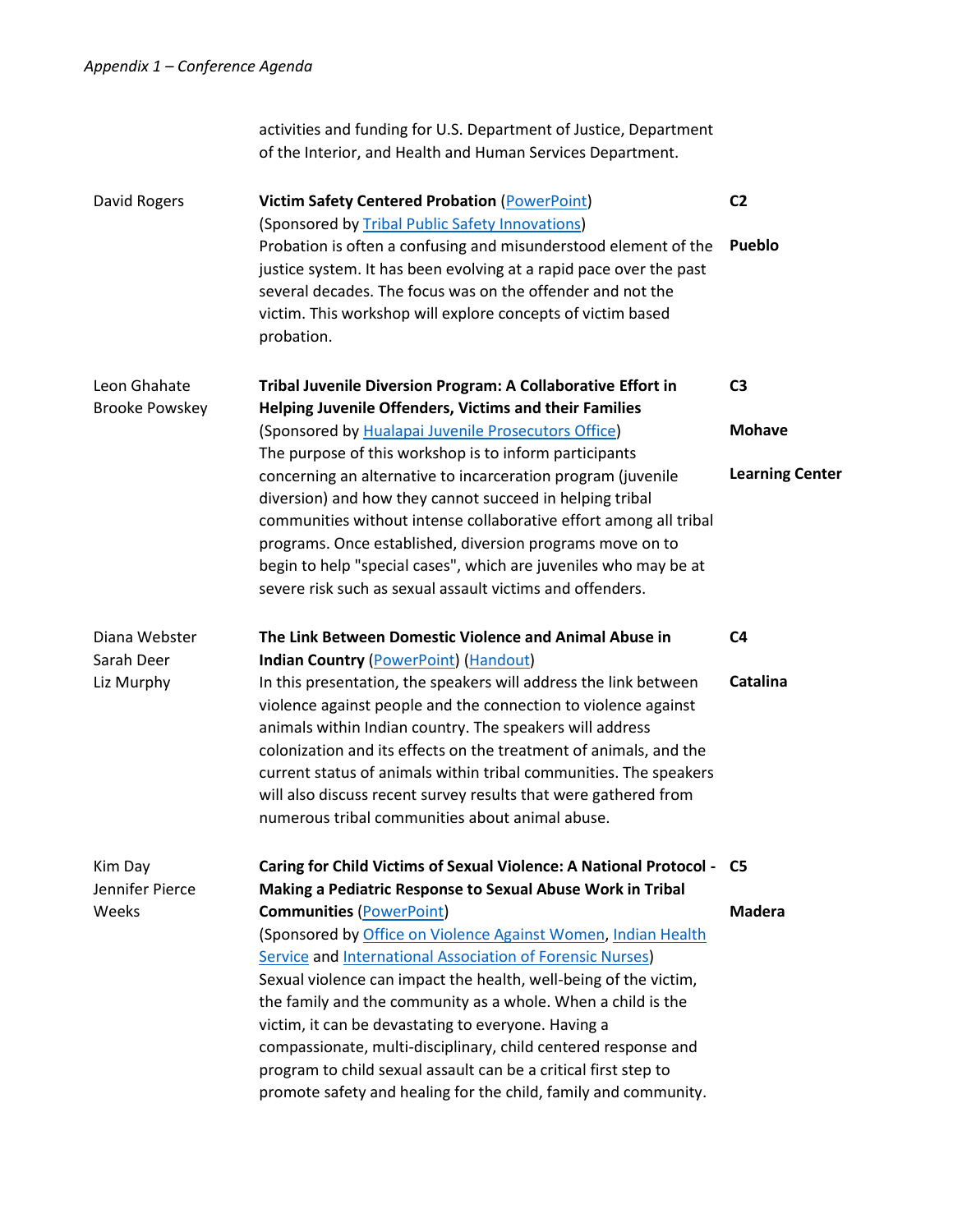The medical forensic examination is an integral piece of that coordinated response, which is outlined in the new DOJ National Pediatric SAFE Protocol. The main goals of the exam are to address the healthcare needs of the child, promote their healing and gather forensic evidence for potential use in the criminal justice system. Implementing a child centered response system can work in every community. The new Pediatric SAFE Protocol will be presented, along with a model of response from one tribal community.

|                   | <b>TBD</b>                                                                                                                                                                                                                                                                                                                                                                                                                                                                                                                                                                                                                                                                                             | C <sub>6</sub>    |
|-------------------|--------------------------------------------------------------------------------------------------------------------------------------------------------------------------------------------------------------------------------------------------------------------------------------------------------------------------------------------------------------------------------------------------------------------------------------------------------------------------------------------------------------------------------------------------------------------------------------------------------------------------------------------------------------------------------------------------------|-------------------|
|                   |                                                                                                                                                                                                                                                                                                                                                                                                                                                                                                                                                                                                                                                                                                        | Pasadena          |
| Joanne Shenandoah | HEAL (Help Every Abused Loved 1): Hope for the Future of our                                                                                                                                                                                                                                                                                                                                                                                                                                                                                                                                                                                                                                           | C7                |
|                   | <b>Children and Communities Through Empowerment and Healing</b><br><b>Strategies Using the Arts (PowerPoint) (Handouts)</b>                                                                                                                                                                                                                                                                                                                                                                                                                                                                                                                                                                            | Sierra/           |
|                   | Since 1986 Dr. Shenandoah has been professionally providing                                                                                                                                                                                                                                                                                                                                                                                                                                                                                                                                                                                                                                            |                   |
|                   | traditional healing to the world through the gift of music. It is<br>through this medium, which has brought her international<br>recognition and awareness as a peace advocate throughout her<br>career as well as a guardian and mentor for her audiences from<br>new borns through death and life cycles on mother earth.<br>Shenandoah illustrates the affect on the vibration of words,<br>music and change for individuals and community healthcare<br>workers as well as victims of violence whether they be children,<br>adults or elders. In a world filled with violence, the wisdom of<br>elders can be carried to those yet unborn and provide a safer and<br>healthier environment to all. | Ventura           |
| Diane Gout        | Understanding the Power of our Stories through Data                                                                                                                                                                                                                                                                                                                                                                                                                                                                                                                                                                                                                                                    | C <sub>8</sub>    |
|                   | Attendees will understand that data collection can be a unique                                                                                                                                                                                                                                                                                                                                                                                                                                                                                                                                                                                                                                         |                   |
|                   | and important method of honoring human experiences.                                                                                                                                                                                                                                                                                                                                                                                                                                                                                                                                                                                                                                                    | <b>Smoke Tree</b> |
|                   | Collecting data is an opportunity to create compelling "stories"<br>that reinforce sovereignty, influence decision-making, and<br>promote accountability. Emphasis will be directed at ensuring the<br>participation of individuals without creating further trauma.                                                                                                                                                                                                                                                                                                                                                                                                                                   | D/E               |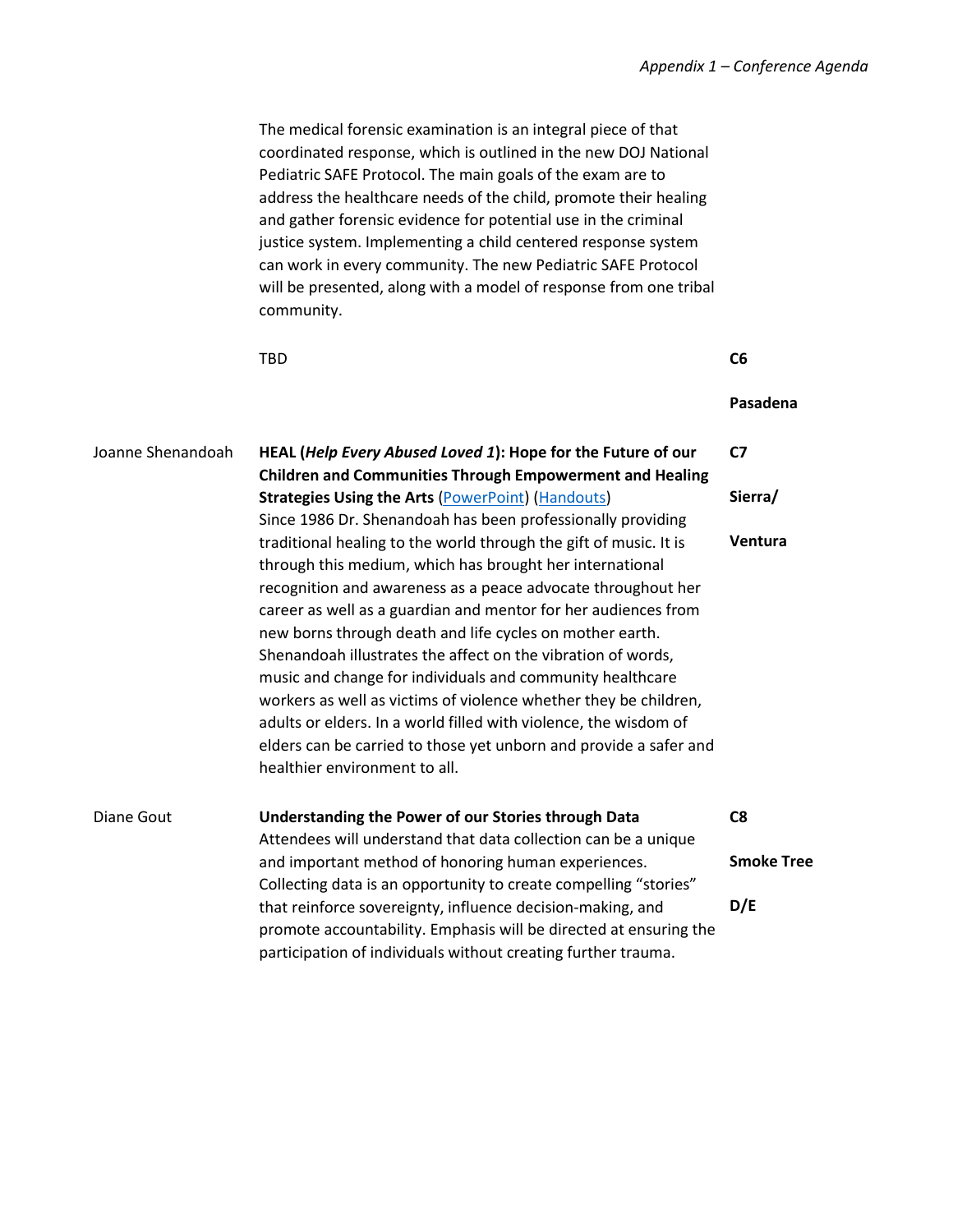| Jackie McArthur<br>Daniel Taylor                           | Reducing System Inflicted Trauma in Child Sexual Abuse<br>Investigations through a Formal Multi Disciplinary Team and<br>Rural Child Advocacy Center on the Nez Perce Reservation<br>(Sponsored by Nez Perce Tribe and Office for Victims of Crime)<br>(PowerPoint)<br>This workshop will explore the Nez Perce Tribe's journey in<br>building a formalized Multi-Disciplinary Team (MDT) and Child<br>Advocacy Center for coordinating a culturally sensitive and victim<br>centered response in child sexual abuse and severe physical<br>abuse. This presentation will address turnover in key positions,<br>multi jurisdiction response, lessons in the field and challenges<br>rural reservations face in both victim services and offender<br>accountability. In 2012 The U.S. Department of Justice (USDOJ),<br>Office for Victims of Crime (OVC) Children's Justice Act<br>Partnerships for Indian Communities awarded the Nez Perce<br>Tribe a CTAS grant to financially and technically support these<br>steps. The Nez Perce Tribe Child Advocacy Center is the only<br>center between Boise, Idaho and Coeur d'alene Idaho, a distance<br>of 458 miles. | C9<br><b>Smoke Tree</b><br>C                |
|------------------------------------------------------------|---------------------------------------------------------------------------------------------------------------------------------------------------------------------------------------------------------------------------------------------------------------------------------------------------------------------------------------------------------------------------------------------------------------------------------------------------------------------------------------------------------------------------------------------------------------------------------------------------------------------------------------------------------------------------------------------------------------------------------------------------------------------------------------------------------------------------------------------------------------------------------------------------------------------------------------------------------------------------------------------------------------------------------------------------------------------------------------------------------------------------------------------------------------------|---------------------------------------------|
| Arlene O'Brien<br><b>Caroline Antone</b><br>Cordelia Clapp | <b>Empowering Women in Tribal Communities to Combat Sexual</b><br>Violence through SAFESTAR: Sexual Assault Forensic Exam,<br><b>Services, Training, Access and Resource</b><br>(Sponsored by Office on Violence Against Women and Office for<br><b>Victims of Crime)</b><br>This workshop will discuss how American Indian/Alaska Native<br>communities that lack access to Sexual Assault Nurse Examiners<br>can develop their own effective, culturally relevant health care<br>and justice response to sexual violence in their communities<br>through the U.S. Department of Justice/Office on Violence<br>Against Women funded SAFESTAR Program.                                                                                                                                                                                                                                                                                                                                                                                                                                                                                                              | C <sub>10</sub><br><b>Smoke Tree</b><br>A/B |
| Yahya Fouz<br>Kristi A. Knight<br>Marcia Good              | <b>Tribal Access Project: Information Sharing and Access to Federal</b><br>Databases (PowerPoint)<br>(Sponsored by SMART Office, Office of Tribal Justice and Federal<br><b>Bureau of Investigation)</b><br>Implementation of the Sex Offender Registration and Notification<br>Act (SORNA) in tribal jurisdictions pose obstacles to many tribes<br>because of the lack of access to federal databases. In<br>collaboration with other divisions of Department of Justice, the<br>Tribal Access Project (TAP) was developed to address this<br>problem for SORNA tribes, and looking forward to any tribe with<br>criminal justice needs. This session will discuss what TAP provides                                                                                                                                                                                                                                                                                                                                                                                                                                                                              | C <sub>11</sub><br><b>Mesquite</b><br>G/H   |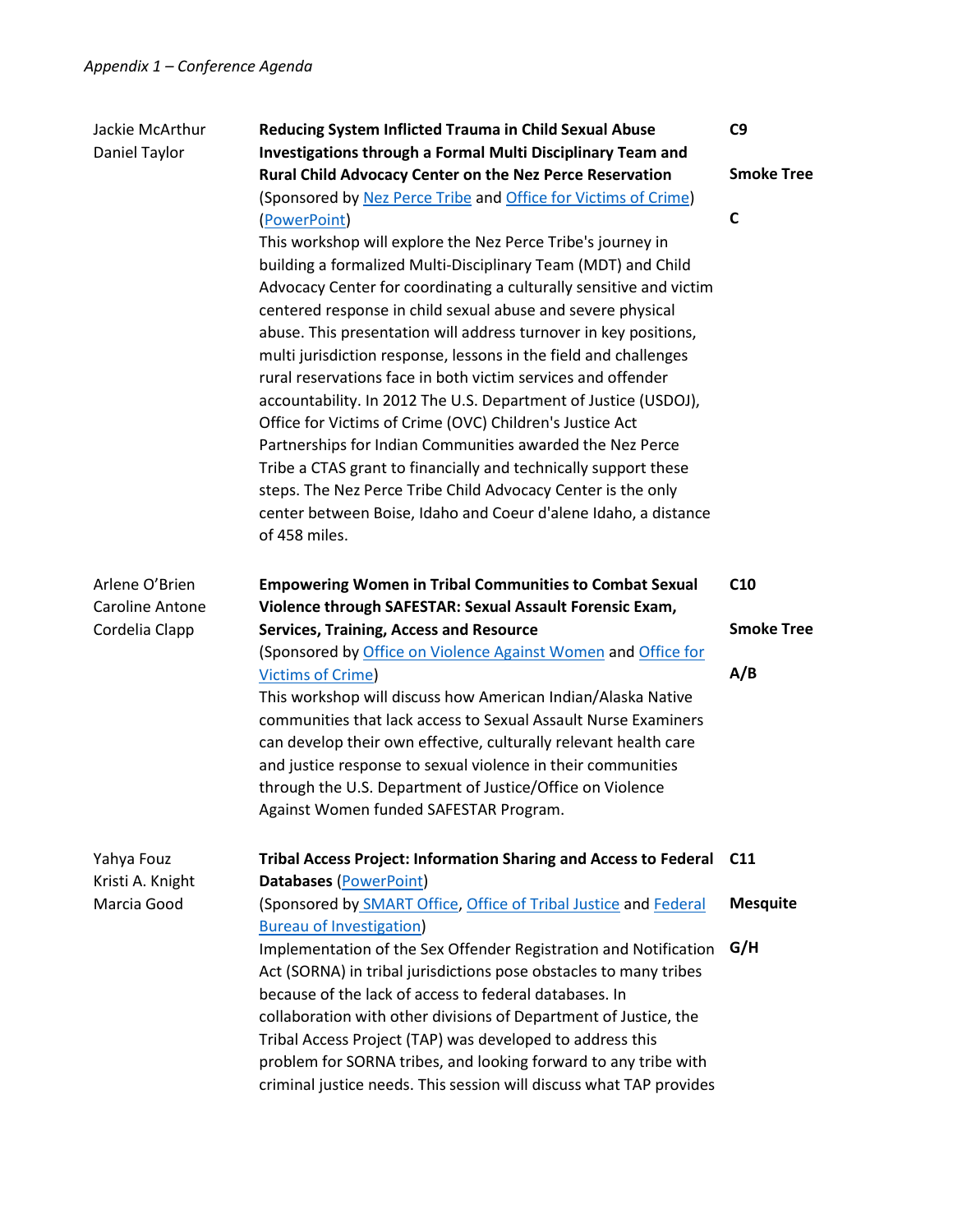and the successes and failures of the first phase of the project, as well as the expansion of TAP to include non-SORNA tribes. This session will also discuss how tribes can gain access to federal information sharing databases outside of TAP and eligibility requirements for these systems.

| <b>Bethany Case</b><br>Kimberly Woodard | Expanding the Vision: OVC's Tribal Community Wellness Centers C12<br>Program |                 |
|-----------------------------------------|------------------------------------------------------------------------------|-----------------|
| Lesley Kabotie                          | (Sponsored by Office for Victims of Crime)                                   | <b>Mesquite</b> |
| Paul Kabotie                            | This workshop will feature the three demonstration sites and                 |                 |
| Eidell Wasserman                        | technical assistance providers funded through Office for Victims             | E/F             |
|                                         | of Crime Vision 21: Tribal Community Wellness Program.                       |                 |
|                                         | Participants will learn how these projects are expanding the                 |                 |
|                                         | reach of victim services in tribal communities by working in                 |                 |
|                                         | partnership with their communities to provide holistic                       |                 |
|                                         | approaches.                                                                  |                 |
| Jim Walters                             | <b>Hidden Dangers - Child Abductions in Indian Country</b>                   | C13             |
|                                         | (Sponsored by Office of Juvenile Justice and Delinquency                     |                 |
|                                         | Prevention) (PowerPoint) (Handout)                                           | Santa Rosa      |
|                                         | This workshop looks at recent cases of Native American and                   |                 |
|                                         | Alaskan children abducted by sexual predators in their own                   |                 |
|                                         | communities, as well as community based programs to protect                  |                 |
|                                         | children from this growing danger.                                           |                 |
| $10:00 - 10:30$ am                      | <b>BREAK</b> (Break fully funded by Casey Family Programs and San            |                 |
|                                         | Manual Band of Mission Indians, no federal fund utilized)                    |                 |
| $10:30 - N$ on                          | <b>Workshops D</b>                                                           |                 |
| Marcia Good                             | FedVIC Working Group: Improving the Federal Response to                      | D1              |
| <b>Kate Manning</b>                     | <b>Victims</b>                                                               |                 |
| Shannon May                             | (Sponsored by U.S. Department of Justice) (PowerPoint)                       | Chino           |
|                                         | The Federal Victims in Indian Country Working Group (FedVIC)                 |                 |
|                                         | was established in 2015 to identify gaps in services and proposed            |                 |
|                                         | solutions to improve federal agencies' response to victims.                  |                 |
|                                         | FedVIC organizers will share the group's mission, membership,                |                 |
|                                         | current projects, and future plants. Workshop participants will be           |                 |
|                                         | invited to provide input on FedVIC's current projects and                    |                 |
|                                         | proposed solutions, and help shape informational/educational                 |                 |
|                                         | tools for federal employees working in Indian Country.                       |                 |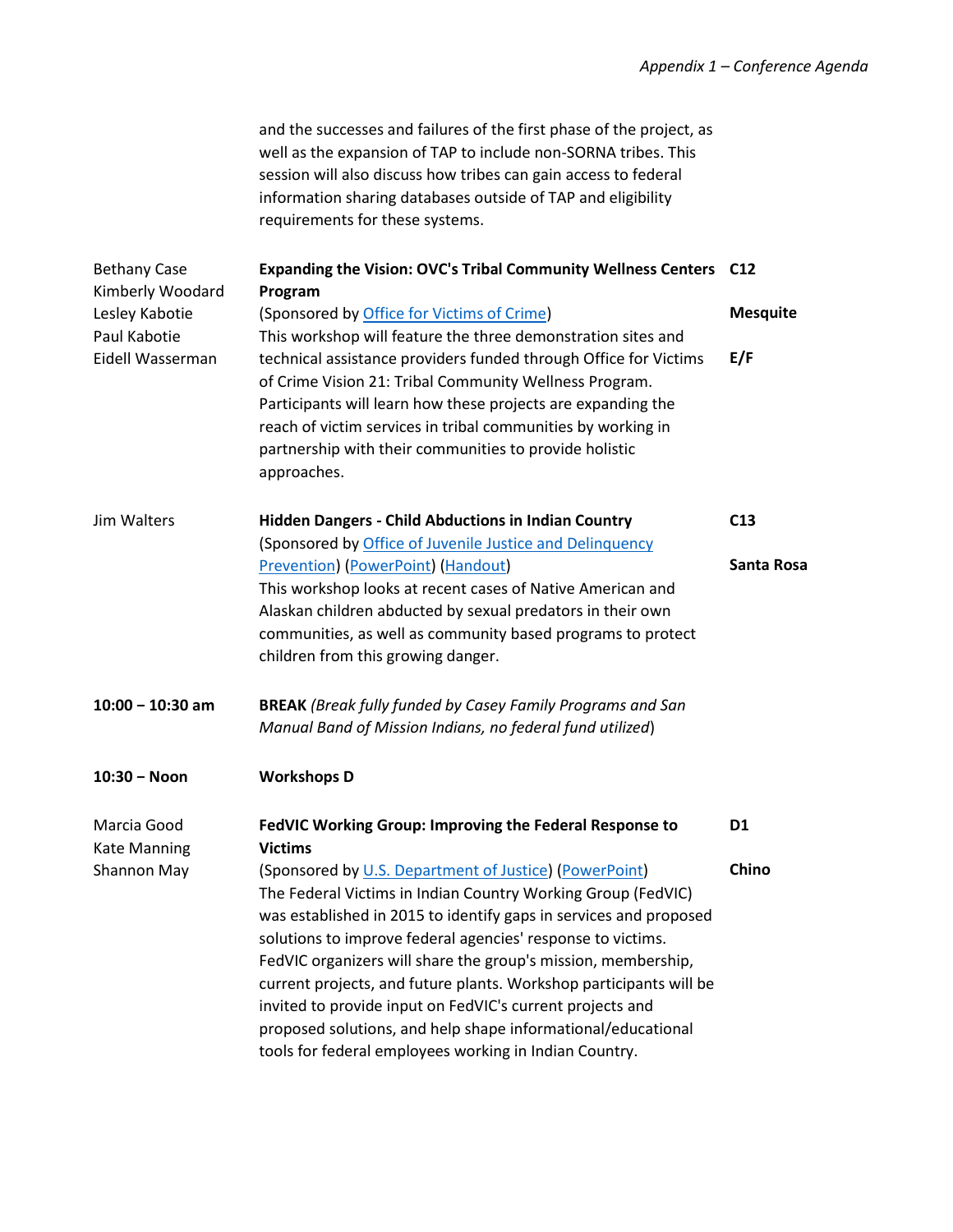| Melissa Riley                         | <b>Strategies for Increasing Tribal Council Support for Justice</b><br><b>Planning</b>                                                                                                                                                                                                                                                                                                                                                                                                                                                                                                                                                                                                                                                                                                                                                                                                                                                       | D <sub>2</sub>         |
|---------------------------------------|----------------------------------------------------------------------------------------------------------------------------------------------------------------------------------------------------------------------------------------------------------------------------------------------------------------------------------------------------------------------------------------------------------------------------------------------------------------------------------------------------------------------------------------------------------------------------------------------------------------------------------------------------------------------------------------------------------------------------------------------------------------------------------------------------------------------------------------------------------------------------------------------------------------------------------------------|------------------------|
|                                       | This workshop will assist participants with exploring strategies to<br>increase tribal council support in tribal justice planning.<br>Participants will explore suggested strategies for communicating<br>with tribal council and understanding everyone's role in tribal<br>justice system planning.                                                                                                                                                                                                                                                                                                                                                                                                                                                                                                                                                                                                                                        | Pueblo                 |
| <b>Brian Hendrix</b>                  | Dually Adjudicated Juveniles (PowerPoint) (PowerPoint)<br>(Handout)                                                                                                                                                                                                                                                                                                                                                                                                                                                                                                                                                                                                                                                                                                                                                                                                                                                                          | D <sub>3</sub>         |
|                                       | The focus of this presentation is on the transition of deprived<br>children from foster care into the juvenile justice system and                                                                                                                                                                                                                                                                                                                                                                                                                                                                                                                                                                                                                                                                                                                                                                                                            | <b>Mohave</b>          |
|                                       | their increased risk for re-victimization specifically through<br>human trafficking. The presentation will also highlight some<br>promising practices initiated by Oklahoma tribes related to these<br>at-risk youth.                                                                                                                                                                                                                                                                                                                                                                                                                                                                                                                                                                                                                                                                                                                        | <b>Learning Center</b> |
| Mike A. Jackson                       | <b>Circle Peacemaking: Assisting Victims, Family, Extended</b>                                                                                                                                                                                                                                                                                                                                                                                                                                                                                                                                                                                                                                                                                                                                                                                                                                                                               | D4                     |
| Anthony Gastelum<br>Georgina Gastelum | <b>Families and Communities to Begin Healing (PowerPoint)</b><br>(PowerPoint)<br>Kake Circle Peacemaking is "Harnessing our Collective Wisdom:<br>Strengthening the Circle of Safety, Justice and Healing" Tribal<br>People have always had "Core Tribal (Community) Values that<br>are interpreted as our "Laws of the Land" the very Values that<br>has kept our Tribes and Clans together since Creation Time. This<br>workshop includes handouts that could be used as a guide for<br>doing Community Circle Peacemaking after taking this workshop.<br>This workshop also includes a 28-minute DVD about Kake Circle<br>Peacemaking and a mock Circle for people to experience the<br>process and begin their own Circle Peacemaking. Circle<br>Peacemaking creates a safe place for the victim, family, friends,<br>tribe, community, police, attorneys, counselors to begin a dialog<br>about love, respect, forgiveness and healing. | <b>Catalina</b>        |
|                                       | TBD                                                                                                                                                                                                                                                                                                                                                                                                                                                                                                                                                                                                                                                                                                                                                                                                                                                                                                                                          | D <sub>5</sub>         |
|                                       |                                                                                                                                                                                                                                                                                                                                                                                                                                                                                                                                                                                                                                                                                                                                                                                                                                                                                                                                              | <b>Madera</b>          |
| Elsie Boudreau<br>Debbie Demientieff  | Leadership for Results: Capacity Building in Response to Sexual<br>and Interpersonal Violence (PowerPoint)                                                                                                                                                                                                                                                                                                                                                                                                                                                                                                                                                                                                                                                                                                                                                                                                                                   | D <sub>6</sub>         |
|                                       | A strengths-based, action-learning and collaborative approach to<br>igniting leadership capacities will be highlighted in this interactive<br>workshop. This framework fosters meaningful and innovative                                                                                                                                                                                                                                                                                                                                                                                                                                                                                                                                                                                                                                                                                                                                     | Pasadena               |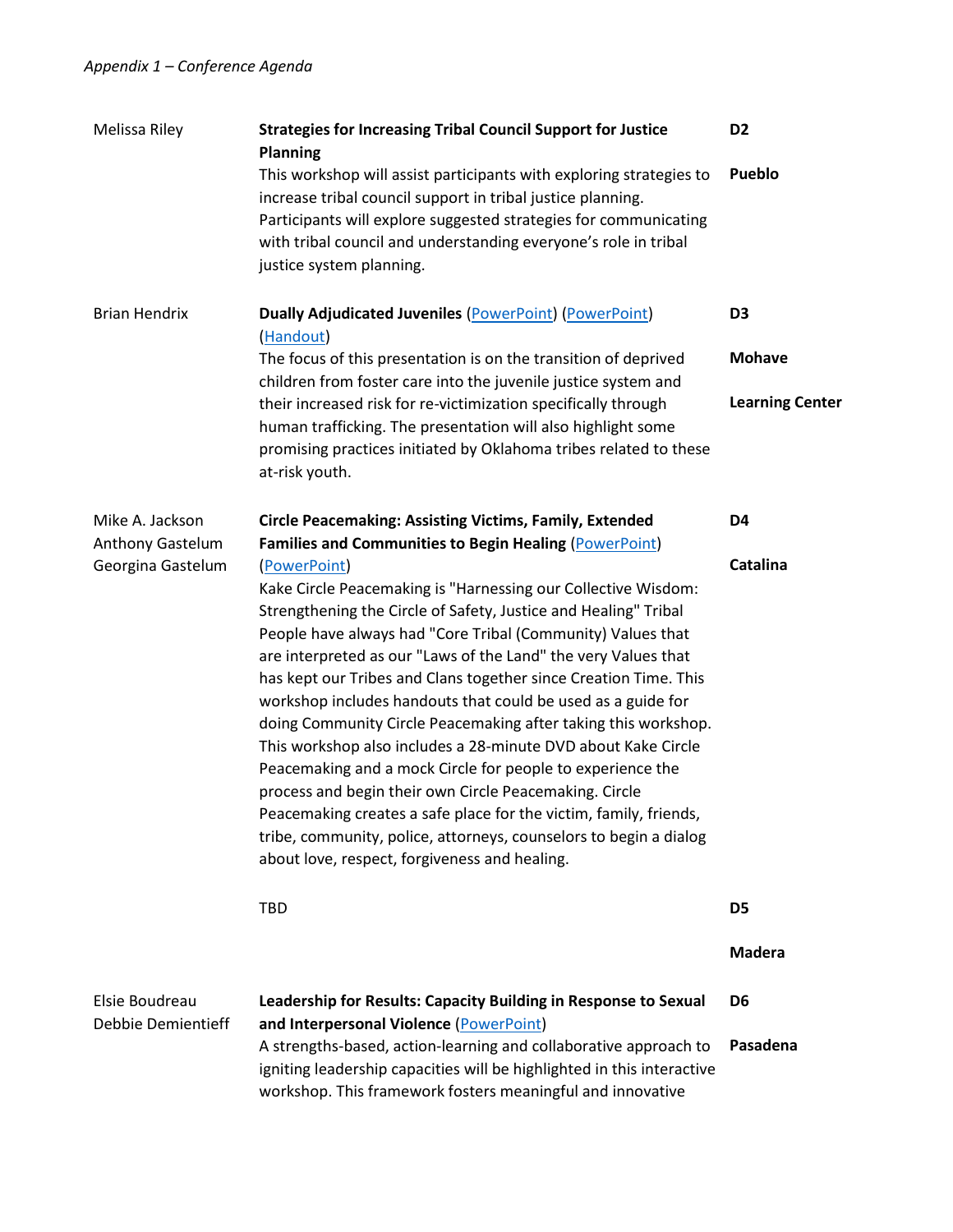sustainable change from within communities addressing sexual and interpersonal violence. It is the belief that leadership resides in everyone and therefore can be nourished and nurtured.

| Nancy Bordeaux<br>LeMoine LaPointe       | <b>Intervention, Healing and Transcending Beyond Historical</b><br>Trauma (Handout)                                                                                                                                                                                                                                                                                                                                                                                                                                                                                                                                                                                                                                                                                                                                                                                                                                                                                                       | D7                |
|------------------------------------------|-------------------------------------------------------------------------------------------------------------------------------------------------------------------------------------------------------------------------------------------------------------------------------------------------------------------------------------------------------------------------------------------------------------------------------------------------------------------------------------------------------------------------------------------------------------------------------------------------------------------------------------------------------------------------------------------------------------------------------------------------------------------------------------------------------------------------------------------------------------------------------------------------------------------------------------------------------------------------------------------|-------------------|
|                                          | This workshop provides a cultural approach, motivating and<br>empowering participants as they learn the potential for healing,                                                                                                                                                                                                                                                                                                                                                                                                                                                                                                                                                                                                                                                                                                                                                                                                                                                            | Sierra/           |
|                                          | change and transformation within families and communities.<br>Participant are given the opportunity to express and contribute<br>their thoughts in group dialogue, also to transfer this knowledge<br>into their place of work.                                                                                                                                                                                                                                                                                                                                                                                                                                                                                                                                                                                                                                                                                                                                                           | Ventura           |
| <b>Steven Hafner</b><br><b>BJ</b> Spamer | <b>Effective use of the National Missing and Unidentified Persons</b><br><b>System (NamUs) for Case Resolution</b>                                                                                                                                                                                                                                                                                                                                                                                                                                                                                                                                                                                                                                                                                                                                                                                                                                                                        | D <sub>8</sub>    |
| Danielle M. Weiss                        | (Sponsored by National Institute of Justice) (PowerPoint)<br>(PowerPoint) (PowerPoint)                                                                                                                                                                                                                                                                                                                                                                                                                                                                                                                                                                                                                                                                                                                                                                                                                                                                                                    | <b>Smoke Tree</b> |
|                                          | Although the problem of missing persons and unidentified<br>human remains in this country has existed for a long time,<br>significant progress has been made in recent years. In 2003, the<br>DNA Initiative was launched and the National Institute of Justice<br>(NIJ) began funding major efforts to maximize the use of<br>technology in our criminal justice system. Much of NIJ's work has<br>focused on developing tools to investigate and solve the cases of<br>missing persons and unidentified decedents. NIJ's National<br>Missing and Unidentified Persons System (NamUs) is a national<br>centralized repository and resource center that can be searched<br>by medical examiners, coroners, law enforcement officials, and<br>the public in hopes of resolving these cases. This workshop will<br>provide participants with the NamUs history and purpose,<br>evaluation of system use for American Indian and Alaska Native<br>people, and tips for effective system use. | D/E               |
| Alane Breland                            | Utilizing the MDT for Investigation and Prosecution of Crimes                                                                                                                                                                                                                                                                                                                                                                                                                                                                                                                                                                                                                                                                                                                                                                                                                                                                                                                             | D <sub>9</sub>    |
| Diane Enos                               | Against Children in Indian Country: A Trauma-Informed<br><b>Approach (PowerPoint) (PowerPoint)</b>                                                                                                                                                                                                                                                                                                                                                                                                                                                                                                                                                                                                                                                                                                                                                                                                                                                                                        | <b>Smoke Tree</b> |
|                                          | When a child is the victim of a crime, ensuring safety and                                                                                                                                                                                                                                                                                                                                                                                                                                                                                                                                                                                                                                                                                                                                                                                                                                                                                                                                |                   |
|                                          | emotional support for the child and family is as vital as gathering                                                                                                                                                                                                                                                                                                                                                                                                                                                                                                                                                                                                                                                                                                                                                                                                                                                                                                                       | C                 |
|                                          | and preserving evidence for trial. Commitment to a trauma-                                                                                                                                                                                                                                                                                                                                                                                                                                                                                                                                                                                                                                                                                                                                                                                                                                                                                                                                |                   |
|                                          | informed, multi-disciplinary approach minimizes trauma while                                                                                                                                                                                                                                                                                                                                                                                                                                                                                                                                                                                                                                                                                                                                                                                                                                                                                                                              |                   |
|                                          | promoting coordination and collaboration to ensure an effective<br>response from every department.                                                                                                                                                                                                                                                                                                                                                                                                                                                                                                                                                                                                                                                                                                                                                                                                                                                                                        |                   |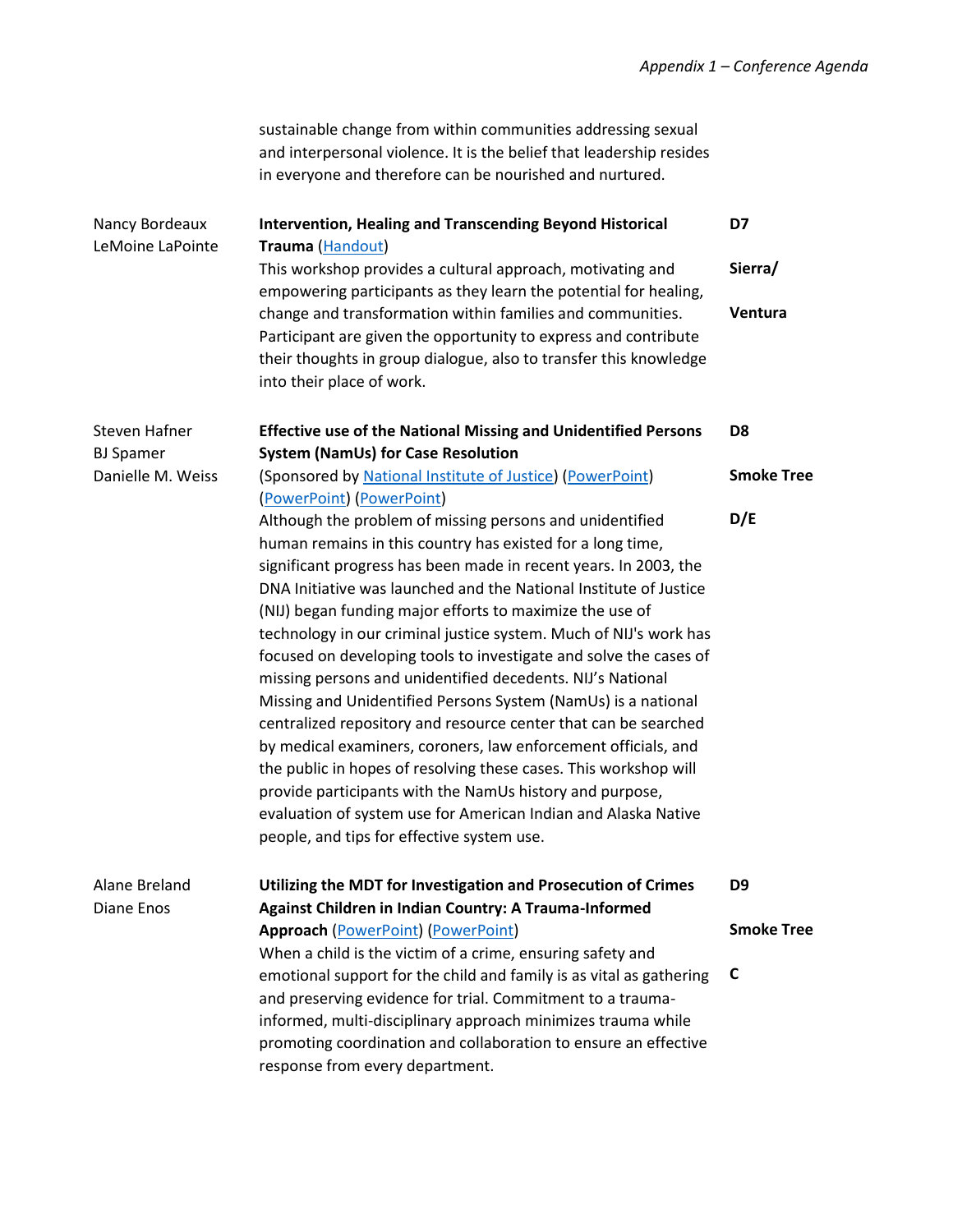| Victoria Sweet                        | The Intersection of Child Welfare and Domestic Violence Cases:<br>Addressing the Unique Needs of American Indian and Alaska | D <sub>10</sub>   |
|---------------------------------------|-----------------------------------------------------------------------------------------------------------------------------|-------------------|
|                                       | <b>Native Families</b>                                                                                                      | <b>Smoke Tree</b> |
|                                       | (Sponsored by National Council of Juvenile and Family Court                                                                 |                   |
|                                       | <b>Judges)</b> (PowerPoint)                                                                                                 | A/B               |
|                                       | Child welfare cases are emotional and difficult under any                                                                   |                   |
|                                       | circumstance, but when domestic violence is involved they                                                                   |                   |
|                                       | become more complex. This presentation will explore both                                                                    |                   |
|                                       | information of how domestic violence impacts children and how                                                               |                   |
|                                       | the system treats domestic violence victims while also addressing                                                           |                   |
|                                       | unique issues that Native families face.                                                                                    |                   |
| Korey Wahwassuck<br>Jennifer A. Fahey | Developing Tribal-State Joint Jurisdiction Courts to Improve<br><b>Public Safety and Help Heal Communities (PowerPoint)</b> | D11               |
|                                       | (Sponsored by Bureau of Justice Assistance)                                                                                 | <b>Mesquite</b>   |
|                                       | This presentation will provide information on reducing criminal                                                             |                   |
|                                       | recidivism, improving public safety, and contributing to better                                                             | G/H               |
|                                       | relations between tribal and local communities through the                                                                  |                   |
|                                       | development of tribal and non-tribal joint jurisdiction courts.                                                             |                   |
| Leslie A. Hagen                       | Investigating and Prosecuting the Non-Fatal Strangulation Case                                                              | D12               |
|                                       | (Sponsored by U.S. Department of Justice Office of Legal                                                                    |                   |
|                                       | <b>Education</b> ) (Handout)                                                                                                | <b>Mesquite</b>   |
|                                       | Some American Indian/Alaska Native communities experience                                                                   |                   |
|                                       | very high rates of intimate partner violence, to include serious                                                            | E/F               |
|                                       | assaults like strangulation. Strangulation is one of the best                                                               |                   |
|                                       | predictors for the subsequent homicide of victims of intimate                                                               |                   |
|                                       | partner violence. The Violence Against Women Reauthorization                                                                |                   |
|                                       | Act of 2013 amended the federal assault statute to include a new                                                            |                   |
|                                       | federal felony - "assault of a spouse, intimate partner, or dating                                                          |                   |
|                                       | partner by strangling, suffocating, or attempting to strangle or                                                            |                   |
|                                       | suffocate." This session will focus on the successful investigation                                                         |                   |
|                                       | and prosecution of the non-fatal strangulation case while                                                                   |                   |
|                                       | incorporating a trauma-informed victim response.                                                                            |                   |
| Hallie Bongar White                   | Prison Rape Elimination Act and American Indian/Alaska Native                                                               | D <sub>13</sub>   |
| <b>Caroline Antone</b>                | <b>Incarcerated Victims of Violent Crime</b>                                                                                |                   |
|                                       | (Sponsored by Office on Violence Against Women and Office for<br><b>Victims of Crime)</b>                                   | Santa Rosa        |
|                                       | This presentation will focus on the requirements of the federal                                                             |                   |
|                                       | Prison Rape Elimination Act for tribal correctional facilities as well                                                      |                   |
|                                       | as describe successful strategies for outreach and services to                                                              |                   |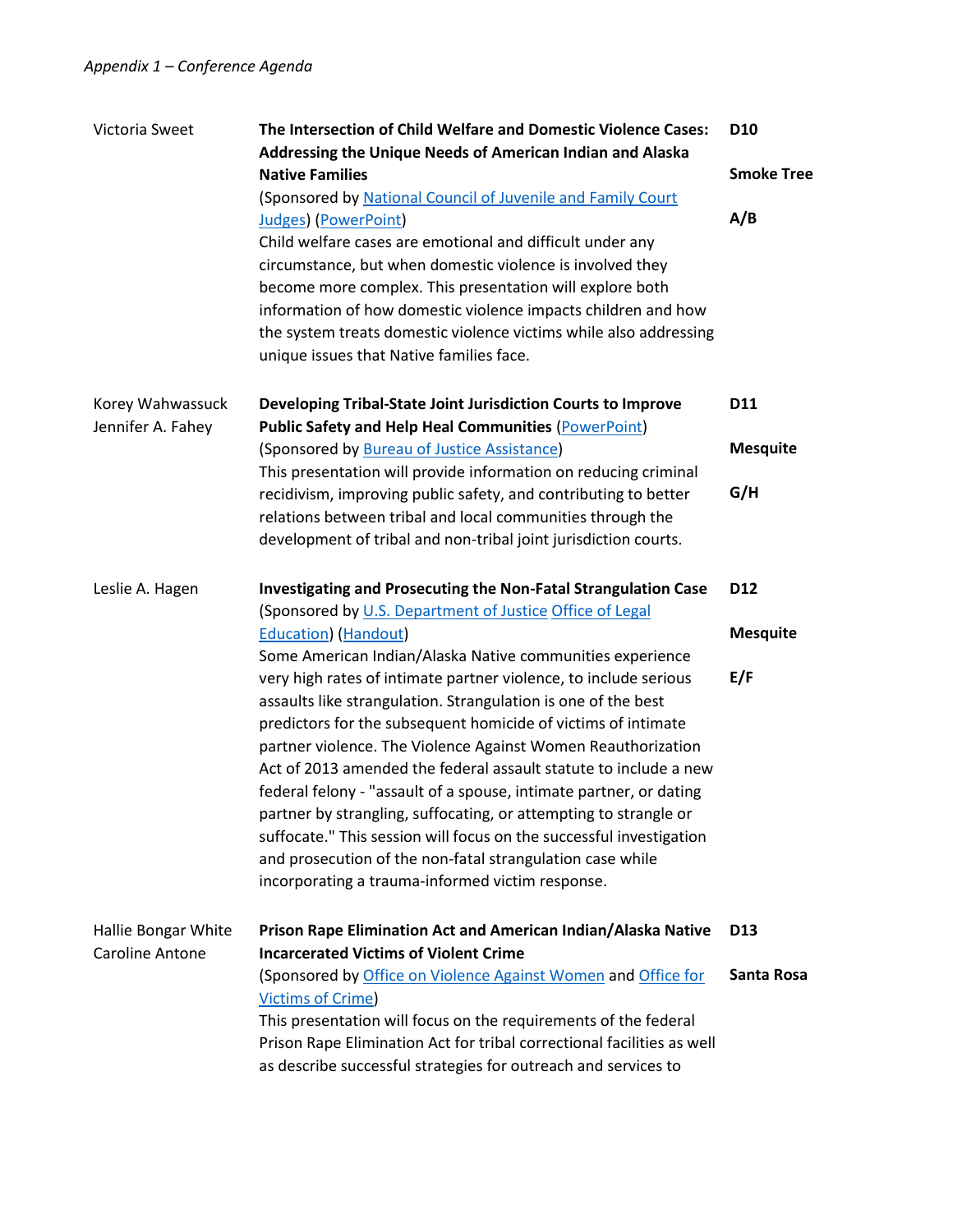American Indian/Alaska Native victims of violent crime who are incarcerated in tribal and other correctional facilities.

**Noon − 1:30 pm Working Luncheon** (*Fully funded by conference registration fees*) **East Pool Deck**

(*Weather Permitting*)

## **Emcee**

Elton Naswood (*Navajo*) Capacity Building Specialist Office of Minority Health

#### **Invocation**

Abby Abinanti (*Yurok*) Chief Judge, Yurok Tribal Court President, Board of Directors Tribal Law and Policy Institute

### **Innovative Approaches to Enhancing Safety, Justice and Healing for Victims**

Dianne Barker-Harrold (*Cherokee*) [\(Speech\)](http://www.tribal-institute.org/2016/DianeBarkerHarold.pdf) Senior Technical Assistance Specialist Unified Solutions Tribal Community Development

#### **Tribal Victim Advocacy Awards**

Bonnie HeavyRunner Tribal Victim Advocacy Awards Presented by Iris HeavyRunner PrettyPaint and Family

#### **Strengthening the Circle of Healing Through Music**

Joanne Shenandoah (*Oneida-Iroquois*) Grammy Award Winning Singer/Performer/Composer/ Actress/Lecturer Former Co-Chair, Attorney General's Advisory Committee on American Indian and Alaska Native Children Exposed to Violence

#### **1:30 − 3:00 pm Workshops E**

| Nikki Borchardt      | <b>Promoting Traditional and Restorative Principles to Strengthen</b> | E1    |
|----------------------|-----------------------------------------------------------------------|-------|
| Campbell             | Safety, Justice, and Healing                                          |       |
| Natasha Gourd        | (Sponsored by Bureau of Justice Assistance)                           | Chino |
| Shawn Watts          | Crime, violence, and trauma negatively impact victims/survivors,      |       |
| <b>Brett Shelton</b> | offenders, and cause collateral consequences in families and          |       |
|                      | communities. Panelists explain approaches and resources using         |       |
|                      | holistic justice --drawing from traditional wisdom and restorative    |       |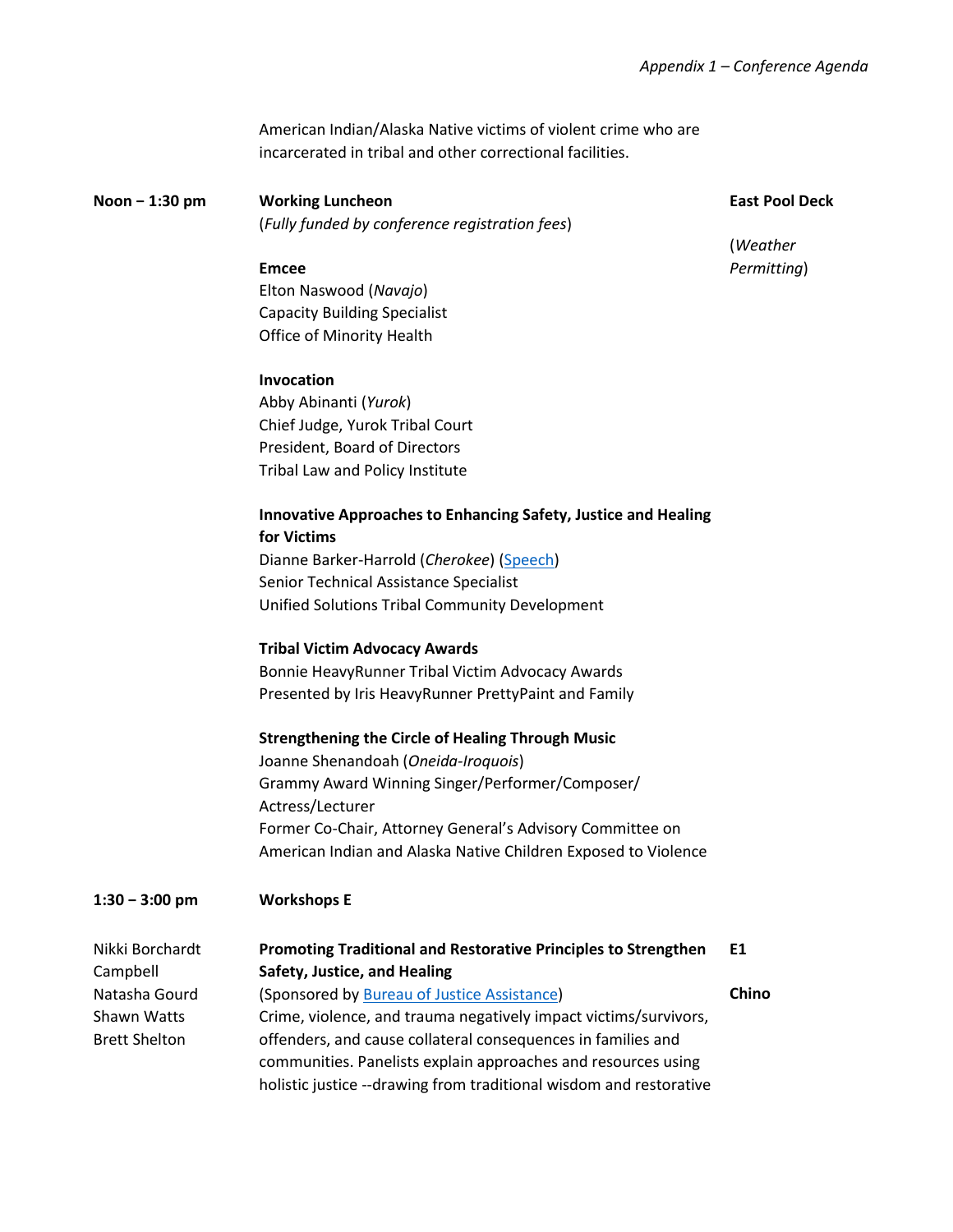principles to address harm, promote healing, and account for historical trauma's role in the impacts felt in our communities.

| Paula Julian<br>Vanessa Chauhan              | <b>Coming Together to Address Human Trafficking in Native</b><br><b>Communities</b>                                                                                                                                                                                                                                                                                                                                                                                                                                                                                                                                                                                                                                                                                                                                                                                                                                                                                                                                                                    | E <sub>2</sub>         |
|----------------------------------------------|--------------------------------------------------------------------------------------------------------------------------------------------------------------------------------------------------------------------------------------------------------------------------------------------------------------------------------------------------------------------------------------------------------------------------------------------------------------------------------------------------------------------------------------------------------------------------------------------------------------------------------------------------------------------------------------------------------------------------------------------------------------------------------------------------------------------------------------------------------------------------------------------------------------------------------------------------------------------------------------------------------------------------------------------------------|------------------------|
| Jenna Novak<br>Gwendolyn Packard             | (Sponsored by Office on Violence Against Women) (PowerPoint)<br>What is human trafficking and what does it look like in<br>Indigenous, tribal communities? This workshop will look at:<br>Human Trafficking in the US, Human Trafficking in Indigenous,<br>tribal communities, the Historical context - co-occurrence with<br>other injustices, colonial trauma response, modern day slavery in<br>trafficking communities. What can tribal communities do to<br>address it? This workshop will review: How to identify<br>victims/survivors; How to engage with Indigenous, tribal<br>domestic violence and sexual assault resources to build capacity;<br>Current models of Indigenous, tribal communities addressing<br>human trafficking/promising practices. And finally, a call to<br>action: tribal coalitions and tribal governments must come<br>together; tapping into current Indigenous, tribal domestic<br>violence/sexual assault responses; educating Indigenous, tribal<br>communities; Indigenous, tribal student engagement toolkit. | Pueblo                 |
| <b>Cheyenne Sanders</b><br>Laura White Woods | <b>Healing to Wellness Courts: Holistic Justice (PowerPoint)</b><br>The Yurok Tribal Court is a Wellness Court model that boldly                                                                                                                                                                                                                                                                                                                                                                                                                                                                                                                                                                                                                                                                                                                                                                                                                                                                                                                       | E <sub>3</sub>         |
| Lauren van<br>Schilfgaarde                   | asserts Yurok law while identifying innovate ways to increase the<br>net resources of the tribe through strategic partnerships. This                                                                                                                                                                                                                                                                                                                                                                                                                                                                                                                                                                                                                                                                                                                                                                                                                                                                                                                   | <b>Mohave</b>          |
|                                              | workshop highlights innovative tribal programming and ways<br>tribes in Public Law 280 states can creatively exercise tribal<br>sovereignty to promote safety and justice.                                                                                                                                                                                                                                                                                                                                                                                                                                                                                                                                                                                                                                                                                                                                                                                                                                                                             | <b>Learning Center</b> |
| Elena Giacci                                 | Quiet Bravery: Learning from Native Women's Experiences with<br>Partner Violence and Reproductive Coercion to Promote                                                                                                                                                                                                                                                                                                                                                                                                                                                                                                                                                                                                                                                                                                                                                                                                                                                                                                                                  | E4                     |
|                                              | <b>Resiliency and Harm Reduction (POWERPOINT)</b><br>This workshop will explore how Native American women<br>describe the cultural, structural and relationship factors affecting<br>pregnancy intention, contraceptive behavior, violence exposure<br>and reproductive coercion, their stories of strength and<br>resiliency, and how to create survivor-centered prevention and<br>intervention programs.                                                                                                                                                                                                                                                                                                                                                                                                                                                                                                                                                                                                                                            | <b>Catalina</b>        |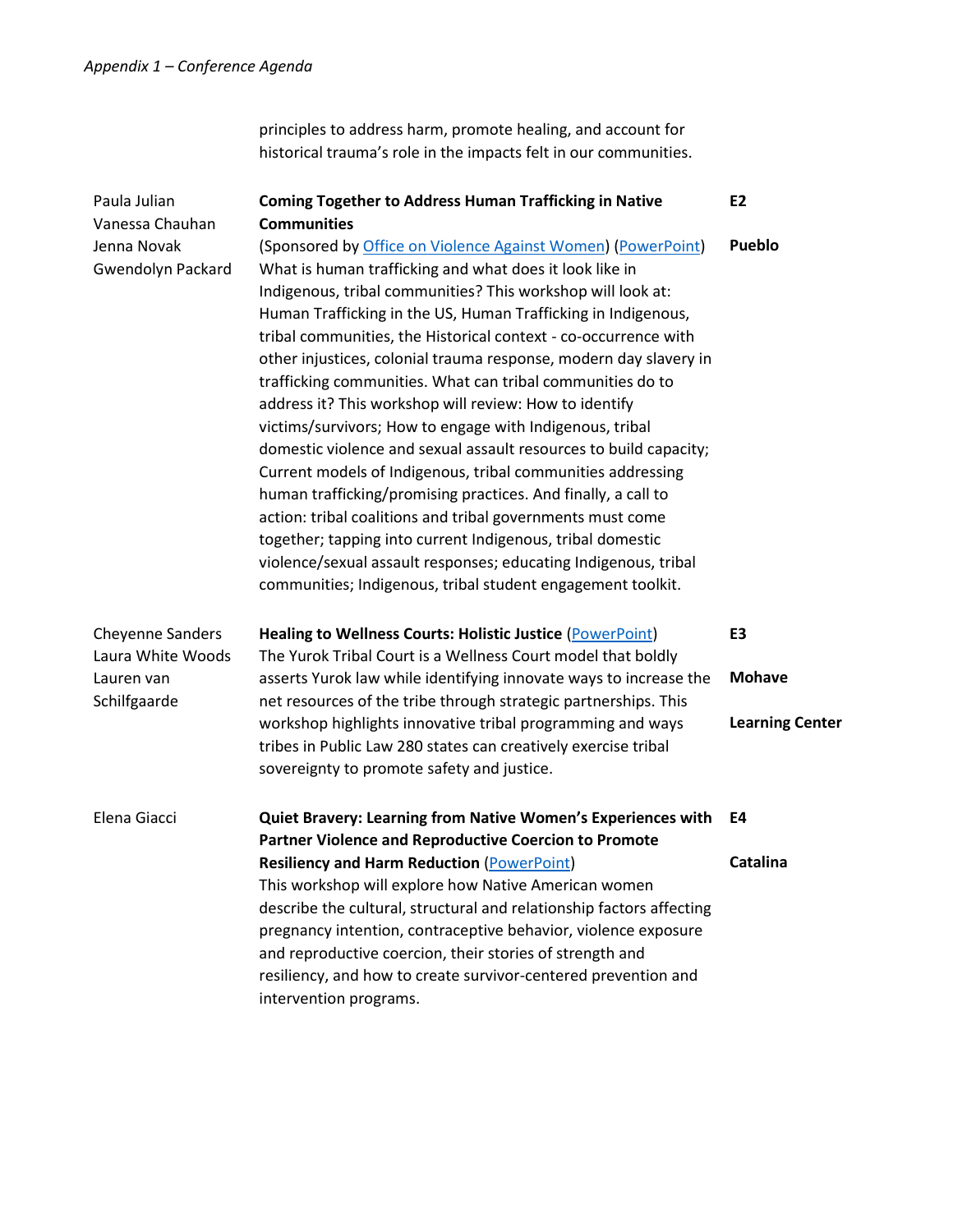| <b>Rosemary McCombs</b><br>Maxey | <b>Tribal Language, Justice and Healing: Finding Our Voice</b><br>(PowerPoint)                                                                                                                                                                                                                                                                                                                                                                          | E5                |
|----------------------------------|---------------------------------------------------------------------------------------------------------------------------------------------------------------------------------------------------------------------------------------------------------------------------------------------------------------------------------------------------------------------------------------------------------------------------------------------------------|-------------------|
| Sarah Deer                       | Indigenous language is deeply tied to traditional values. This<br>workshop will provide an example of how language immersion<br>programs can help survivors of crime and their advocates learn<br>about traditional values to promote victim safety and offender<br>accountability.                                                                                                                                                                     | <b>Madera</b>     |
| Dolores Subia<br><b>BigFoot</b>  | Another Way to View Trauma Informed Care: Being a Good<br><b>Relative in Indian Country</b>                                                                                                                                                                                                                                                                                                                                                             | E6                |
|                                  | (Sponsored by Office of Juvenile Justice and Delinquency<br><b>Prevention</b> ) (PowerPoint)<br>This presentation will provide an overview of trauma informed                                                                                                                                                                                                                                                                                           | Pasadena          |
|                                  | care and will also cover examples of American Indian traditional<br>practices that demonstrate trauma informed care principles.<br>Information will be shared to gain an understanding of how<br>culturally based healing practices are applicable today.<br>Additionally information will be shared to gain an understanding<br>of how culturally based practices can be used in program practice<br>for children and youth and their families.        |                   |
| Pam Iron                         | <b>Impact of Culture on Victim's Resiliency</b>                                                                                                                                                                                                                                                                                                                                                                                                         | <b>E7</b>         |
|                                  | (Sponsored by Office on Violence Against Women) (PowerPoint)<br>The purpose of this workshop is to deliver training for<br>participants who desire to develop strategies in their                                                                                                                                                                                                                                                                       | Sierra/           |
|                                  | communities to help victim's become more resilient. The<br>workshop covers how to maintain and develop cultural identity<br>and critical cultural knowledge and practices. Discussion's on the<br>impact of feelings and coping with adversity, along with how one<br>responds to different stressors. There will be handouts to<br>support the activities.                                                                                             | Ventura           |
| Leslie A. Hagen                  | <b>Focus Group: North American Working Group on Violence</b><br>against Indigenous Women and Girls (Handout)                                                                                                                                                                                                                                                                                                                                            | E8                |
|                                  | (Sponsored by Office on Violence Against Women and the Bureau<br>of Indian Affair's Office of Justice Services)                                                                                                                                                                                                                                                                                                                                         | <b>Smoke Tree</b> |
|                                  | On October 14, 2016 the first meeting of the North American<br>Working Group on Violence Against Indigenous Women and Girls<br>was held in Washington DC. The meeting was organized by the<br>Office of the Vice President, the National Security Council, and<br>the White House Council on Women and Girls; it brought<br>together more than 50 senior officials from the governments of<br>the United States, Mexico, and Canada, to discuss ways to | D/E               |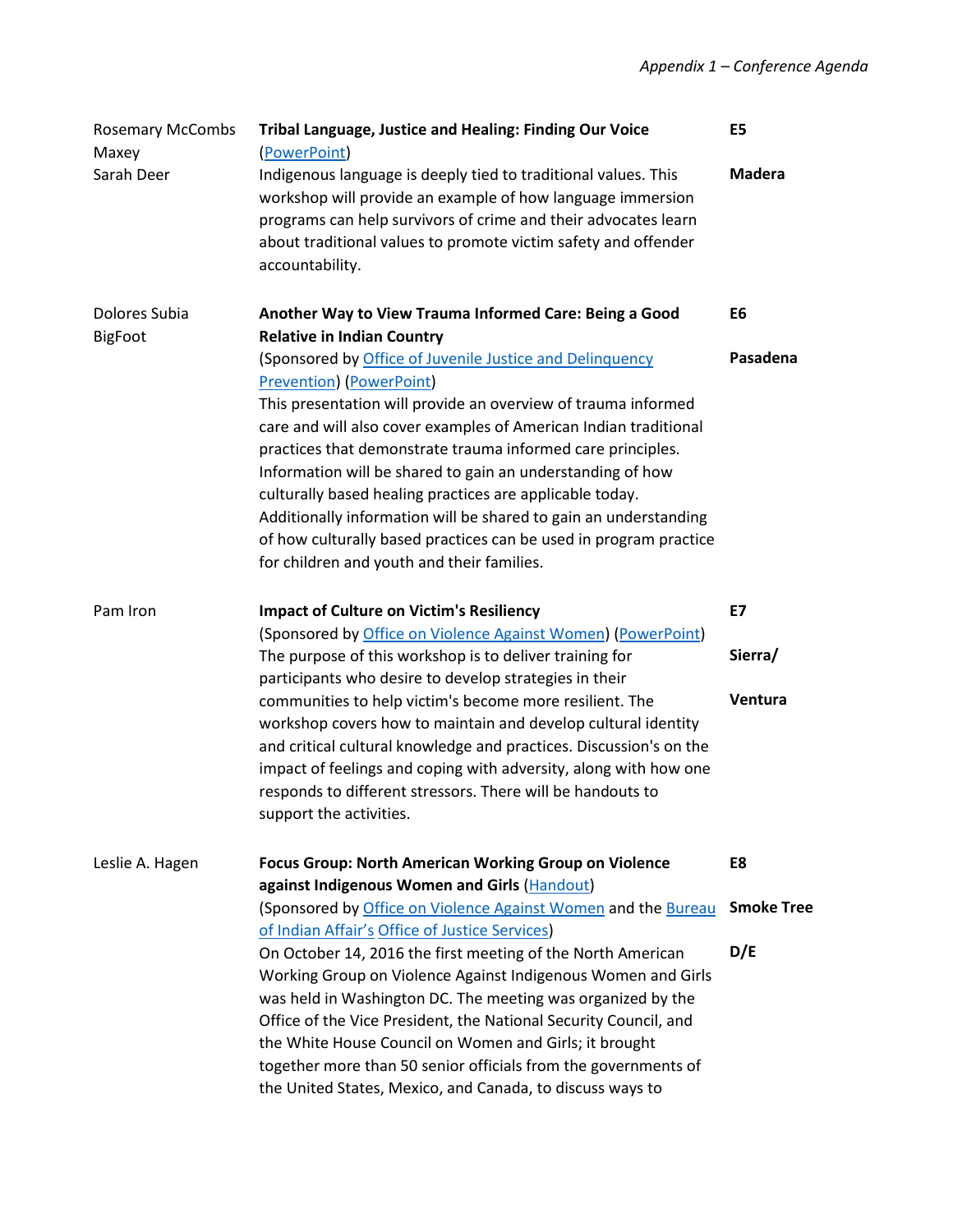enhance regional cooperation to address violent crimes against Indigenous women and girls across North America, including human trafficking. Several initiatives were announced at this historic meeting. In addition, all three countries committed to convening the next high-level meeting in 2017, which will be hosted by Canada with the full participation of Indigenous representatives. The Office on Violence Against Women and the Bureau of Indian Affair's Office of Justice Services would like to hear from individuals living and working in Indian Country about border-related issues affecting victims of domestic and sexual violence. Input gathered at this focus group and tribal consultations is important to shaping the work of the North American Working Group on Violence against Indigenous Women and Girls.

Carrie Frias Eliabeth Duran Evonne Martinez Kim McGinnis

**Working Collaboratively to Address Violence in our Community** Tribal leadership, legal counsel, social services, law enforcement

and the tribal court can work together toward a safe, just, and healing environment for victims of crime. Representatives from the Pueblo of Pojoaque will guide a discussion on how key stakeholders work together to hold offenders accountable and keep victims of crime safe in our small tribal community. This workshop will explore how traditional values compliment the independent branches of tribal government, and how collaboration with outside agencies supports victims of crime in the Pueblo. The Pueblo's westernized court system incorporates traditional ways of working with crime victims and offenders to maximize safety, while acknowledging that the offender will continue to live in the community or will eventually return.

## Hannah Smith David Hutchinson Patricia Long

**Data Driven System Accountability: How the Eastern Band of Cherokee Indians is Using Data Monitoring to Provide Safety, Justice and Healing to Tribal Families**

(Sponsored by [Eastern Band of Cherokee Indians\)](http://ebci.com/) [\(PowerPoint\)](http://www.tribal-institute.org/2016/E10PP.pdf) Eastern Band of Cherokee Indians present a model for datadriven integrated services for court-involved families providing tribal leadership/courts a way to hold systems accountable for reducing recidivism, delivering -informed services, and reintegration into community. Interdisciplinary teams integrate services and use joint case management, shared data and reporting to keep themselves accountable to families.

**E9**

**Smoke Tree**

**C**

**Smoke Tree**

**A/B**

**E10**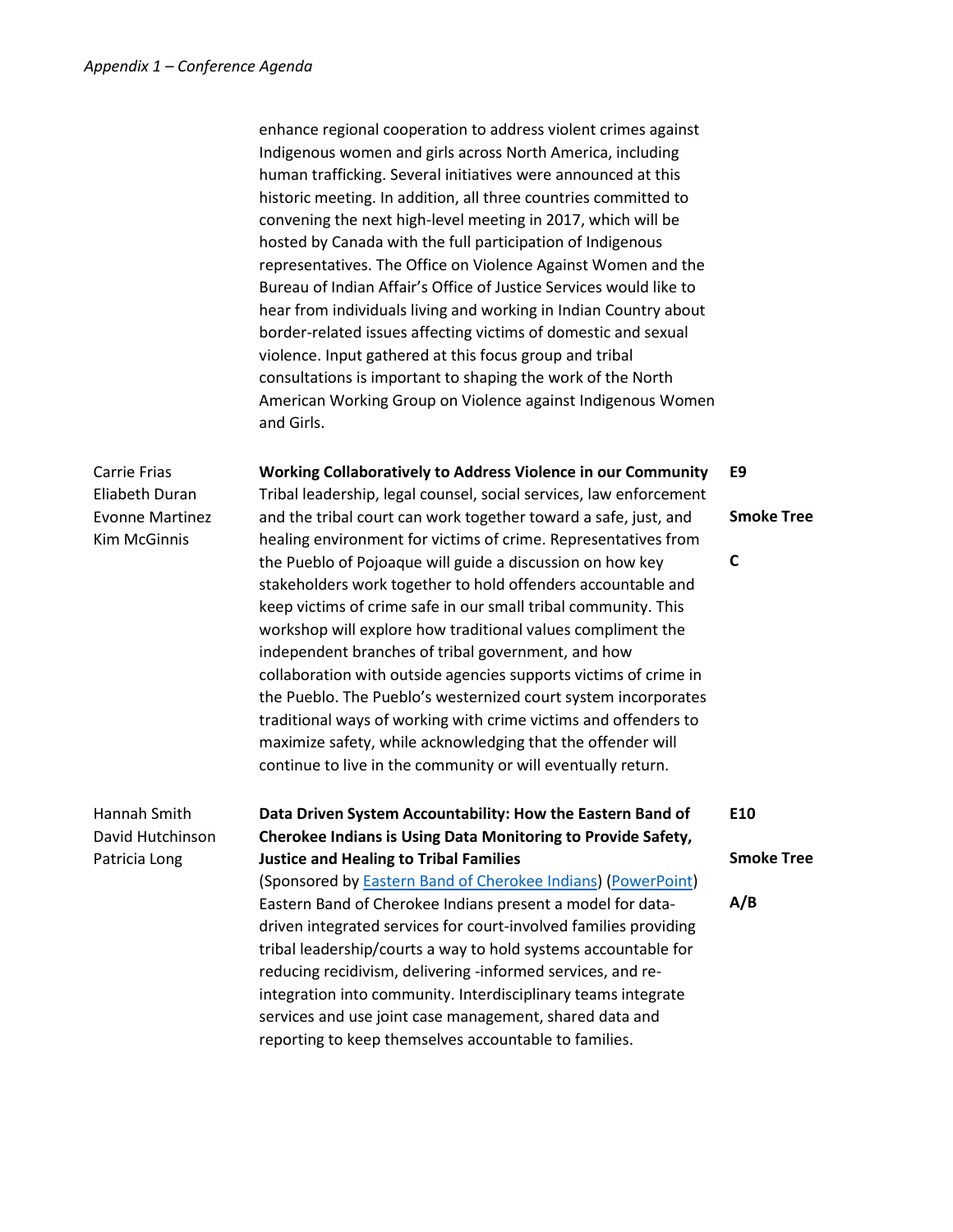| Gayla Stewart<br>Shannon Cozzoni           | <b>Collaboration with Tribal, State and Federal Agencies on</b><br><b>Providing effective Victim Services</b>                                                                                                                                                                                                                                                                                                                                                                                                                                                                                                                                          | E11             |
|--------------------------------------------|--------------------------------------------------------------------------------------------------------------------------------------------------------------------------------------------------------------------------------------------------------------------------------------------------------------------------------------------------------------------------------------------------------------------------------------------------------------------------------------------------------------------------------------------------------------------------------------------------------------------------------------------------------|-----------------|
| Jacque Secondine<br>Hensley                | (Sponsored by Office for Victims of Crime and Offices of the<br><b>United States Attorneys) (PowerPoint)</b>                                                                                                                                                                                                                                                                                                                                                                                                                                                                                                                                           | <b>Mesquite</b> |
| Lou Stretch<br>Carmin Tecumeh-<br>Williams | This workshop will address innovative initiatives throughout<br>Oklahoma to coordinate and provide services to all crime victims.<br>With the many different programs throughout the state, this<br>workshop will provide an effective way of collaborating so that<br>crime victims receive the best services.                                                                                                                                                                                                                                                                                                                                        | G/H             |
| <b>Melissa Powless</b><br>Chacon           | <b>Foundation Funding</b><br>(Sponsored by Native Americans in Philanthropy)                                                                                                                                                                                                                                                                                                                                                                                                                                                                                                                                                                           | E12             |
| Lucille Echohawk                           | This workshop will provide philanthropy information and hands-<br>on development strategies to build participants knowledge and                                                                                                                                                                                                                                                                                                                                                                                                                                                                                                                        | <b>Mesquite</b> |
|                                            | understanding for establishing and maintaining winning<br>relationships with foundation funders. Native American<br>facilitators, Melissa Powless Chacon (Oneida) and Lucille Echo<br>Hawk (Pawnee) will bring expert views from professional<br>experiences working with foundations, nonprofits and tribes.                                                                                                                                                                                                                                                                                                                                          | E/F             |
|                                            | <b>TBD</b>                                                                                                                                                                                                                                                                                                                                                                                                                                                                                                                                                                                                                                             | E13             |
|                                            |                                                                                                                                                                                                                                                                                                                                                                                                                                                                                                                                                                                                                                                        | Santa Rosa      |
| $3:00 - 3:30$ pm                           | <b>BREAK</b> (Break fully funded by Casey Family Programs and San<br>Manual Band of Mission Indians, no federal fund utilized)                                                                                                                                                                                                                                                                                                                                                                                                                                                                                                                         |                 |
| $3:30 - 5:00$ pm                           | <b>Workshops F</b>                                                                                                                                                                                                                                                                                                                                                                                                                                                                                                                                                                                                                                     |                 |
| Eileen West<br>Carlette Randall            | Taking Care of Our Own: Using Federal Funding to Strengthen<br>and Support Tribal Child Welfare Systems (PowerPoint)                                                                                                                                                                                                                                                                                                                                                                                                                                                                                                                                   | F <sub>1</sub>  |
| Roshanda Shoulders                         | (PowerPoint)<br>(Sponsored by Children's Bureau)<br>A child victim of abuse or neglect may not be able to safely<br>remain at home and must be placed in foster care. If a child<br>cannot safely return home, another option may be customary<br>adoption or guardianship. Federal funding is available to help<br>with the placement costs of out of home care as well as<br>administrative expenses, if certain criteria are met. The federally<br>funded Capacity Building Center for Tribes can assist tribal child<br>welfare systems through work on policies and procedures,<br>organizational assessments and other activities. This workshop | Chino           |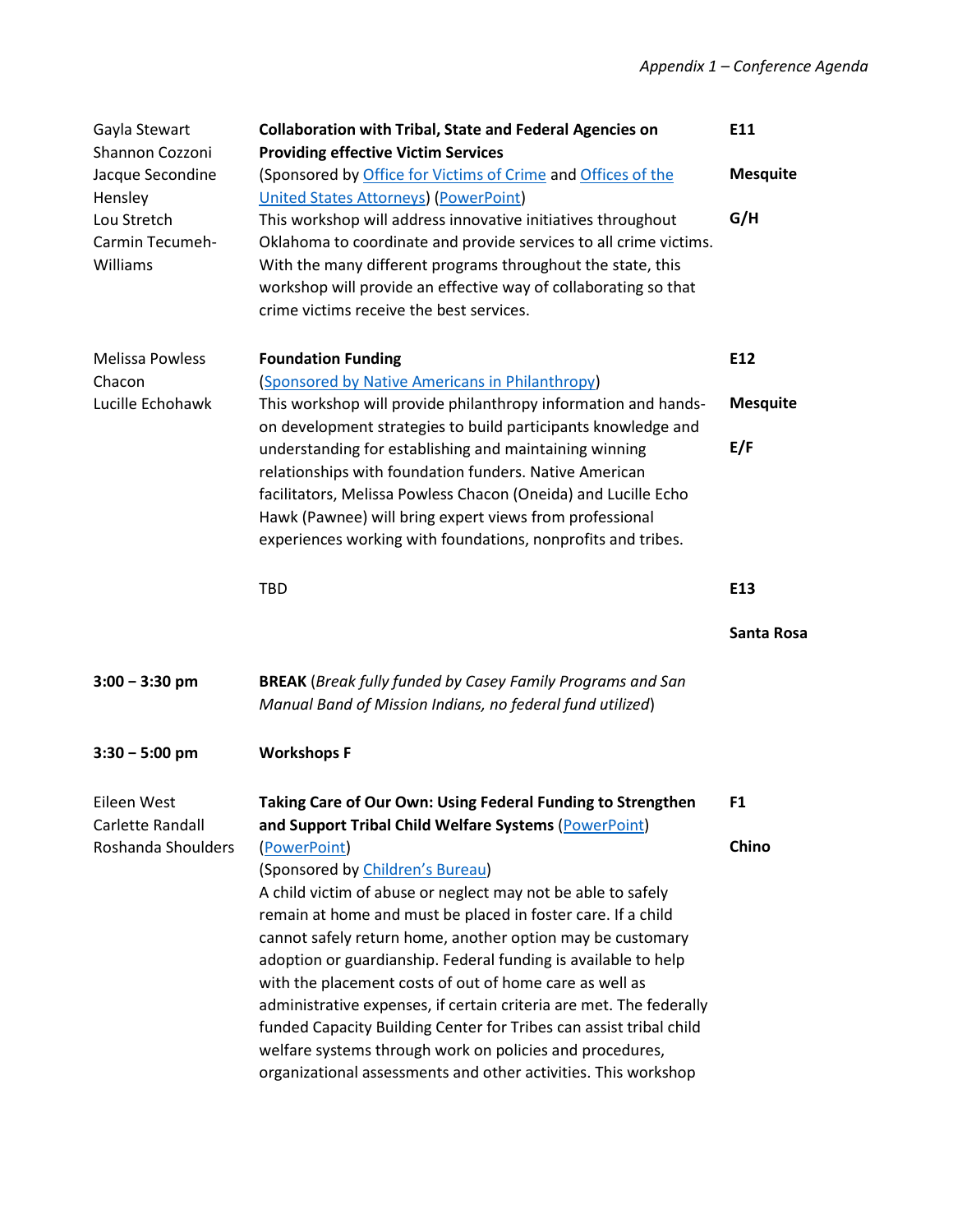|                                    | will provide a broad overview of the federal funding under title<br>IV-E; the plan a tribe would need to develop; accessing capacity<br>building services to address child welfare program capacity<br>development; and areas where to include culture.                                                                                                                                                                                                                                                                                                                                                                                                                                                                                                                                                                                                                                                                                      |                                                           |
|------------------------------------|----------------------------------------------------------------------------------------------------------------------------------------------------------------------------------------------------------------------------------------------------------------------------------------------------------------------------------------------------------------------------------------------------------------------------------------------------------------------------------------------------------------------------------------------------------------------------------------------------------------------------------------------------------------------------------------------------------------------------------------------------------------------------------------------------------------------------------------------------------------------------------------------------------------------------------------------|-----------------------------------------------------------|
| Steve Aycock                       | Using the Power of Contempt to Protect Victims from Non-<br><b>Indian Perpetrators</b><br>(Sponsored by Office on Violence Against Women) (PowerPoint)<br>As more non-Indian litigants appear in and before tribal courts,<br>an understanding of the court's powers of contempt becomes<br>more important. With Dollar General and the Special Domestic<br>Violence Criminal Jurisdiction, the possibility of contemptuous<br>behavior is ever growing. System players need to understand<br>what contempt is, who it covers and what procedures are<br>needed. In addition, Tribal codes should be created/revised to<br>specify what powers the court can use and what procedures and<br>relief/punishment can be imposed.                                                                                                                                                                                                                | F <sub>2</sub><br>Pueblo                                  |
| Mary Kathryn Nagle                 | VAWA at a Crossroads: The Constitutionality of Tribal<br>Jurisdiction over non-Indians from the Perspective of the<br><b>Women Jurisdiction Protects (PowerPoint)</b><br>Pipestem Law Partner Mary Kathryn Nagle will discuss the<br>constitutional challenges to VAWA's Special Domestic Violence<br>Criminal Jurisdiction, as well as the advocacy she partners have<br>undertaken to educate on the constitutionality of tribal<br>jurisdiction. Putting the voices of Native women survivors front<br>and center, Nagle has staged her play SLIVER OF A FULL MOON at<br>Law Schools across the country (www.sliverofafullmoon.org).<br>Tribal Nations were successful in VAWA 2013 because Congress<br>heard the stories of our Native women survivors. Now, as Tribal<br>Nations act to protect and preserve the jurisdiction that VAWA<br>2013 restored, we must continue to place the voices of our<br>Native women in the forefront. | F <sub>3</sub><br><b>Mohave</b><br><b>Learning Center</b> |
| Sarah Henry<br>Kelly Gaines Stoner | Protection Orders and Full Faith and Credit in Indian Country<br>(PowerPoint)<br>(Sponsored by Office on Violence Against Women)<br>Protection orders are one tool that can be used to enhance the<br>safety of Native women experiencing domestic violence and<br>increase offender accountability. This session will be interactive,<br>providing information on the issuance and enforcement of<br>protection orders, including information on the enforcement of<br>tribal orders outside of Indian country.                                                                                                                                                                                                                                                                                                                                                                                                                             | F4<br>Catalina                                            |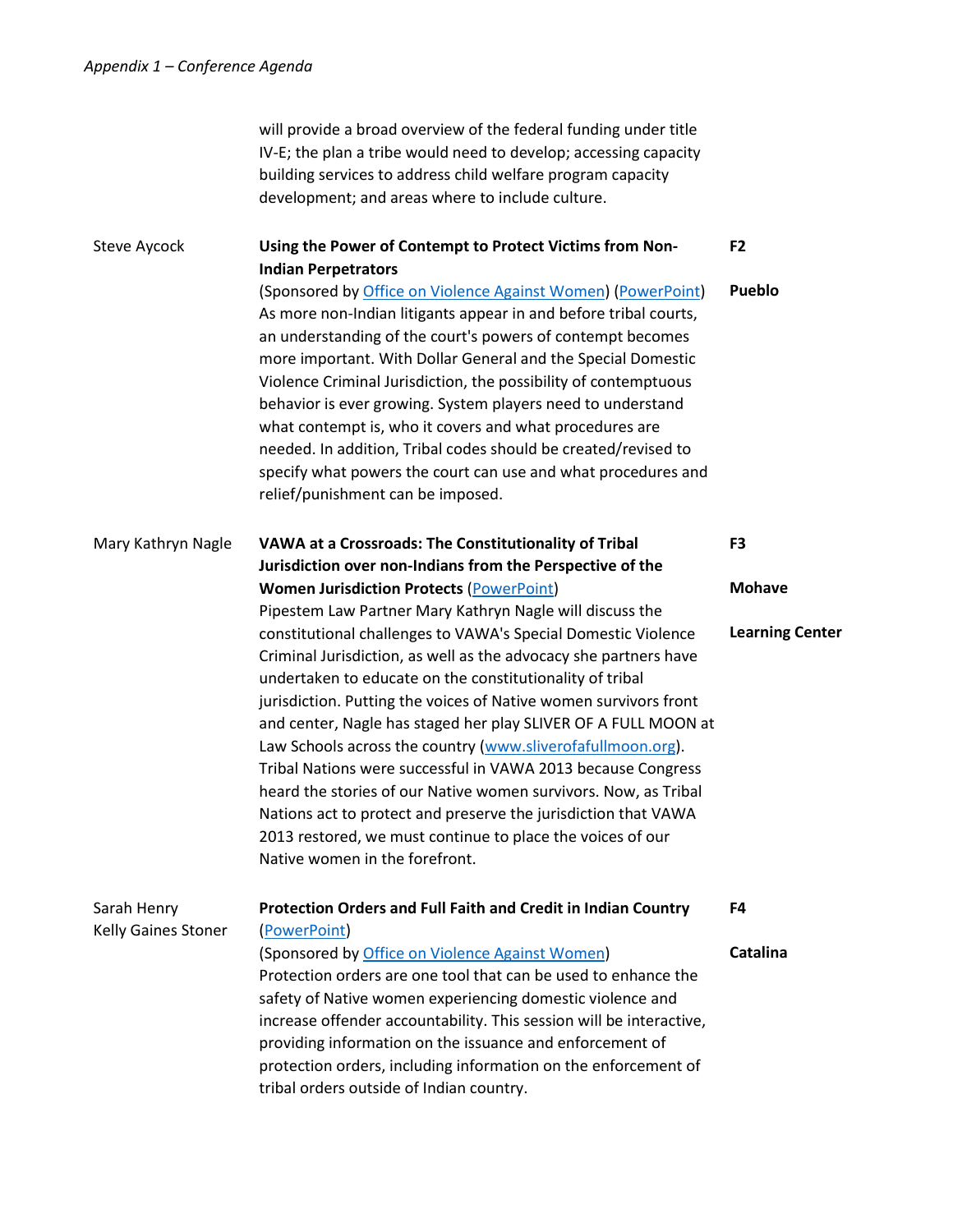| Dianne Barker-<br>Harrold        | Homicide in Indian Country: Advocates Responding to Homicide<br>and Advocacy for Survivors of Homicide Victims                                                                                                                                                                                                                                                                                                                                              | F5                |
|----------------------------------|-------------------------------------------------------------------------------------------------------------------------------------------------------------------------------------------------------------------------------------------------------------------------------------------------------------------------------------------------------------------------------------------------------------------------------------------------------------|-------------------|
| Gayle Thom                       | (Sponsored by Office for Victims of Crime) (Handout)<br>This workshop is to provide information related to providing<br>services to survivors of victims of homicide and challenges victim<br>advocates encounter. We will identify victim impact in homicide<br>cases and describe 5 duties and 6 challenges for victim advocates<br>in homicide cases.                                                                                                    | <b>Madera</b>     |
|                                  | (Room closed for set up)                                                                                                                                                                                                                                                                                                                                                                                                                                    | F <sub>6</sub>    |
|                                  |                                                                                                                                                                                                                                                                                                                                                                                                                                                             | Pasadena          |
| <b>Thomas Smittle</b>            | The Way of the Horse: (Sunka Wakan Wicohan) From Historical<br><b>Trauma to Historical Greatness</b>                                                                                                                                                                                                                                                                                                                                                        | F7                |
|                                  | (Sponsored by BIG Heart Ranch) (PowerPoint) (PowerPoint)<br>The Red Horse Nation (RHN) is based on nurturing Historical                                                                                                                                                                                                                                                                                                                                     | Sierra/           |
|                                  | Greatness through connection with horses. As most of the clinical<br>world focuses on PTSD, Red Horse Nations' Horse Inspired<br>Growth and Healing (HIGH) focuses on increasing Post Traumatic<br>Growth and greatness. Through experiential mounted and<br>unmounted activities, RHN's HIGH activities nurture a sense of<br>belonging, cultural identity, horsemanship through connection<br>not control and moving with the horse with saddle and tack. | Ventura           |
| Germaine Omish-                  | <b>Healing Tokens: A Pathway of Healing Through Art</b>                                                                                                                                                                                                                                                                                                                                                                                                     | F8                |
| Lucero                           | (Sponsored by Office on Violence Against Women)<br>A token is a sacred object that can provide protection and<br>promote healing. Native American tokens are more than just an                                                                                                                                                                                                                                                                              | <b>Smoke Tree</b> |
|                                  | object; a person's own beliefs determine the difference between<br>a token and an object. Through the creation of a personal token,<br>participants can find healing through art. In addition, participants<br>will engage in a talking circle to discuss the healing token they<br>created. This is the follow-up for them to share the meanings<br>behind what they created and how they can use it as a token on<br>their path to healing.               | D/E               |
| Desiree Coyote<br>David Williams | At the Scene: Law Enforcement and Advocacy Partnerships for<br><b>Safety and Accountability</b>                                                                                                                                                                                                                                                                                                                                                             | F9                |
|                                  | (Sponsored by Bureau of Indian Affairs and Office on Violence<br><b>Against Women</b> ) (Handout)                                                                                                                                                                                                                                                                                                                                                           | <b>Smoke Tree</b> |
|                                  | Tribal law enforcement and community-based advocacy<br>collaboration accomplished for the benefit of victims of domestic                                                                                                                                                                                                                                                                                                                                    | $\mathbf c$       |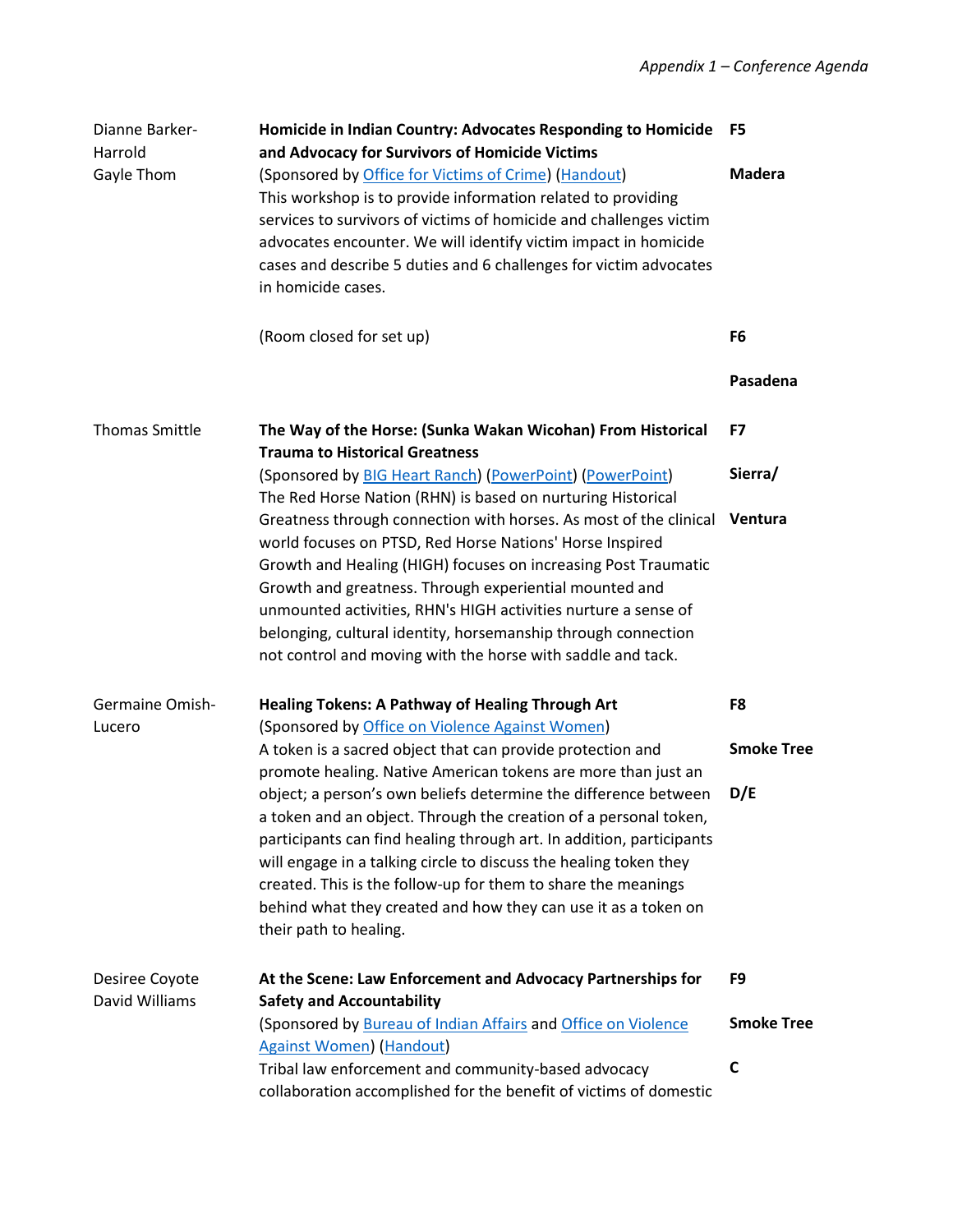|                                     | violence and sexual assault. Historically this form of collaboration<br>was minimal or in some cases nonexistent. Investigating these<br>crimes can prove difficult within check board tribal communities.<br>Barriers vary and past community trauma exacerbates it.                                                                                                                                                                                                                                                                                                                                                                                                                                                                                   |                   |
|-------------------------------------|---------------------------------------------------------------------------------------------------------------------------------------------------------------------------------------------------------------------------------------------------------------------------------------------------------------------------------------------------------------------------------------------------------------------------------------------------------------------------------------------------------------------------------------------------------------------------------------------------------------------------------------------------------------------------------------------------------------------------------------------------------|-------------------|
| Hedi Bogda<br>Sonia DeVelez         | Development and Sustainability of a Tribal Sexual Assault<br><b>Response Team (SART) (PowerPoint)</b>                                                                                                                                                                                                                                                                                                                                                                                                                                                                                                                                                                                                                                                   | F10               |
| Juana Majel Dixon<br>Karen Nelson   | The presentation will consist of determining the need for a Tribal<br>SART program, what agencies should be involved in the                                                                                                                                                                                                                                                                                                                                                                                                                                                                                                                                                                                                                             | <b>Smoke Tree</b> |
|                                     | collaboration, what is needed to create a multi-disciplinary Tribal<br>SART, what protocols and codes/ordinances are needed to<br>implement the Tribal SART, what cases are handled and what is<br>needed to sustain the Tribal SART.                                                                                                                                                                                                                                                                                                                                                                                                                                                                                                                   | A/B               |
| Jade Carela                         | <b>Building a Strong Multi-Disciplinary Team to Address Child</b>                                                                                                                                                                                                                                                                                                                                                                                                                                                                                                                                                                                                                                                                                       | F11               |
| <b>Tate London</b>                  | <b>Abuse in Indian Country</b>                                                                                                                                                                                                                                                                                                                                                                                                                                                                                                                                                                                                                                                                                                                          |                   |
| Paula Newman<br>Commander S. Pruitt | (Sponsored by Tulalip Tribes of Washington and Office for Victims<br>of Crime) (PowerPoint)                                                                                                                                                                                                                                                                                                                                                                                                                                                                                                                                                                                                                                                             | <b>Mesquite</b>   |
|                                     | Child abuse in Indian country must be addressed through a multi-<br>disciplinary approach in order to effectively address crimes<br>against children. The systems designed to protect children often<br>only create more harm, barriers and confusion, particularly so in<br>Indian country with inherent multi-jurisdictional complexities.<br>The Tulalip Multi-Disciplinary Team is an indigenous, tribal-based<br>team in existence since 2009. Creating a sustainable, high-<br>functioning team that genuinely collaborates in decision making<br>takes focused effort and dedication of the team members. This<br>panel will share their experience, including from those who have<br>been members of the team consistently since its inception. | G/H               |
| Leslie A. Hagen                     | Investigating and Prosecuting Alcohol Facilitated Sexual Assault F12<br>(Sponsored by U.S. Department of Justice Office of Legal                                                                                                                                                                                                                                                                                                                                                                                                                                                                                                                                                                                                                        |                   |
|                                     | Education)<br>Widespread anecdotal evidence in Indian country indicates that                                                                                                                                                                                                                                                                                                                                                                                                                                                                                                                                                                                                                                                                            | <b>Mesquite</b>   |
|                                     | many, if not a majority, of sexual assault crimes perpetrated<br>against adolescents and adults involve alcohol use by the victim,<br>the defendant, or both. Despite the prevalence of alcohol<br>facilitated sexual assault, a number of barriers to a successful<br>prosecution may exists. For example, the jury may question<br>whether the sex was consensual or the jury may blame the victim<br>that she put herself at risk by voluntarily consuming alcohol. And,<br>these cases are complicated by the physical manifestations of<br>alcohol like victims being unable to clearly perceive or remember                                                                                                                                       | E/F               |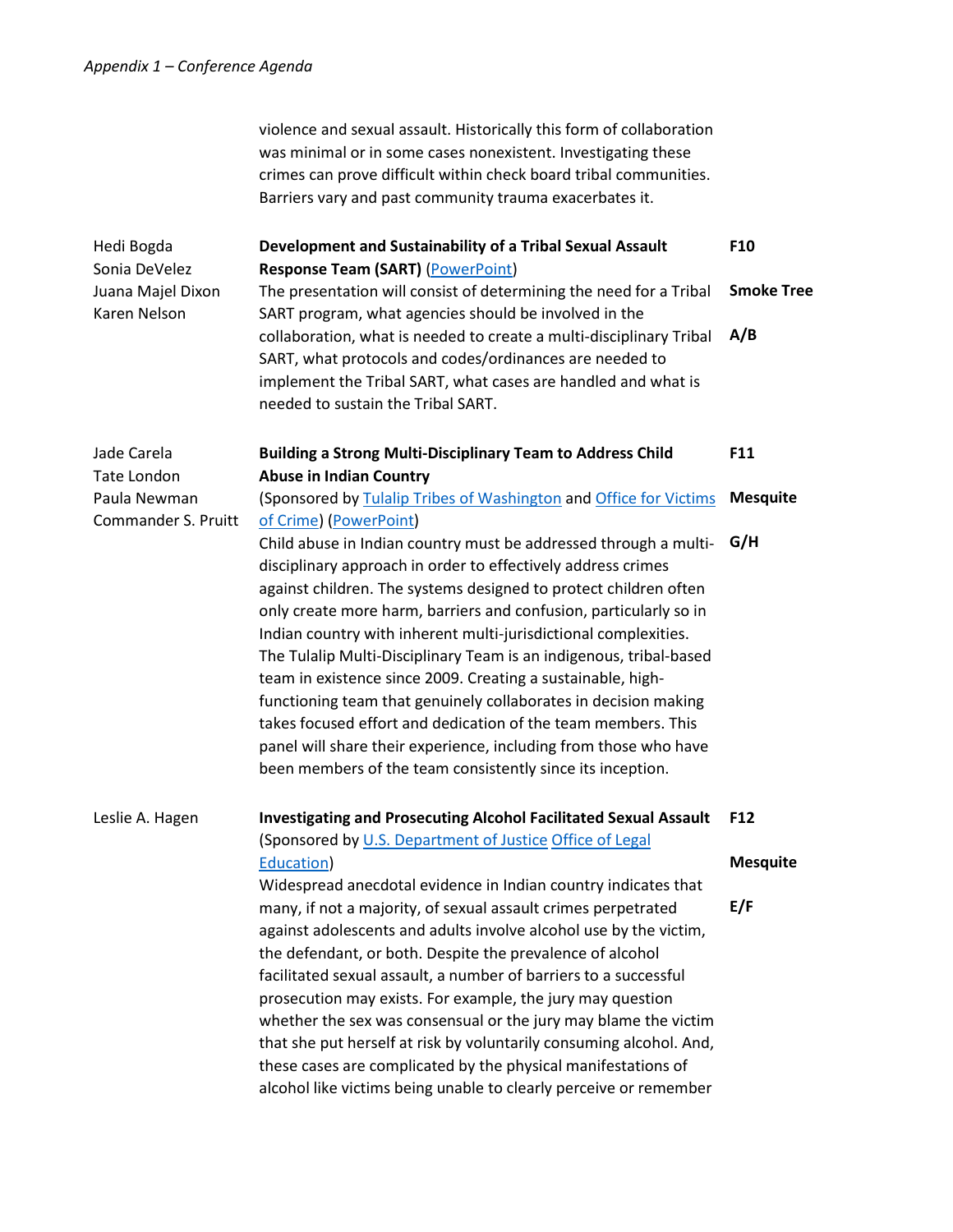the details of the assault. This session will focus on tips and tools for dealing with these challenges and also overcoming the consent defense.

| Terrence Shanigan | Proactive Problem Solving for Public Safety and Corrections in<br><b>Indian Country</b>                                                                                                                                                                                                                                                                                                                                         | F <sub>13</sub> |
|-------------------|---------------------------------------------------------------------------------------------------------------------------------------------------------------------------------------------------------------------------------------------------------------------------------------------------------------------------------------------------------------------------------------------------------------------------------|-----------------|
|                   | This workshop will help participants to understand correct<br>problem identification, develop a root cause analysis of the<br>problem, and design targeted solutions that are culturally<br>appropriate and reduce incidents of crime and recidivism. The<br>presenters hope to share a paradigm shift in thinking in regard to<br>how progress, improvements and success are measured within<br>public safety and corrections. | Santa Rosa      |
| $5:00 - 7:00$ pm  | <b>Wiping of Tears Ceremony (Optional)</b><br>James Clairmont (Sicangu Lakota)<br>Spiritual Leader                                                                                                                                                                                                                                                                                                                              | Pasadena        |

## **Saturday, December 10, 2016**

| $9:00 - N$ oon | <b>Closing Plenary Session</b>                                  | <b>California Ballroom</b> |
|----------------|-----------------------------------------------------------------|----------------------------|
|                |                                                                 |                            |
|                | <b>Emcees</b>                                                   |                            |
|                | Sarah Deer (Mvskoke), Professor                                 |                            |
|                | Mitchell Hamline School of Law                                  |                            |
|                | MacArthur Fellow, 2014                                          |                            |
|                | Kelly Stoner (Cherokee), Victim Advocacy Legal Specialist       |                            |
|                | Tribal Law and Policy Institute                                 |                            |
|                | <b>Closing Chair Ceremony</b>                                   |                            |
|                | Honoring Victims/Survivors of Violence                          |                            |
|                | James Clairmont (Sicangu Lakota)                                |                            |
|                | Spiritual Leader                                                |                            |
|                | Harnessing Our Collective Wisdom with Songs of Honoring         |                            |
|                | and for Safety: Honoring/Traveling Song                         |                            |
|                | The Boyz                                                        |                            |
|                | <b>BREAK</b> (break food fully funded by Casey Family Programs, |                            |
|                | federal funds limited to beverages only)                        |                            |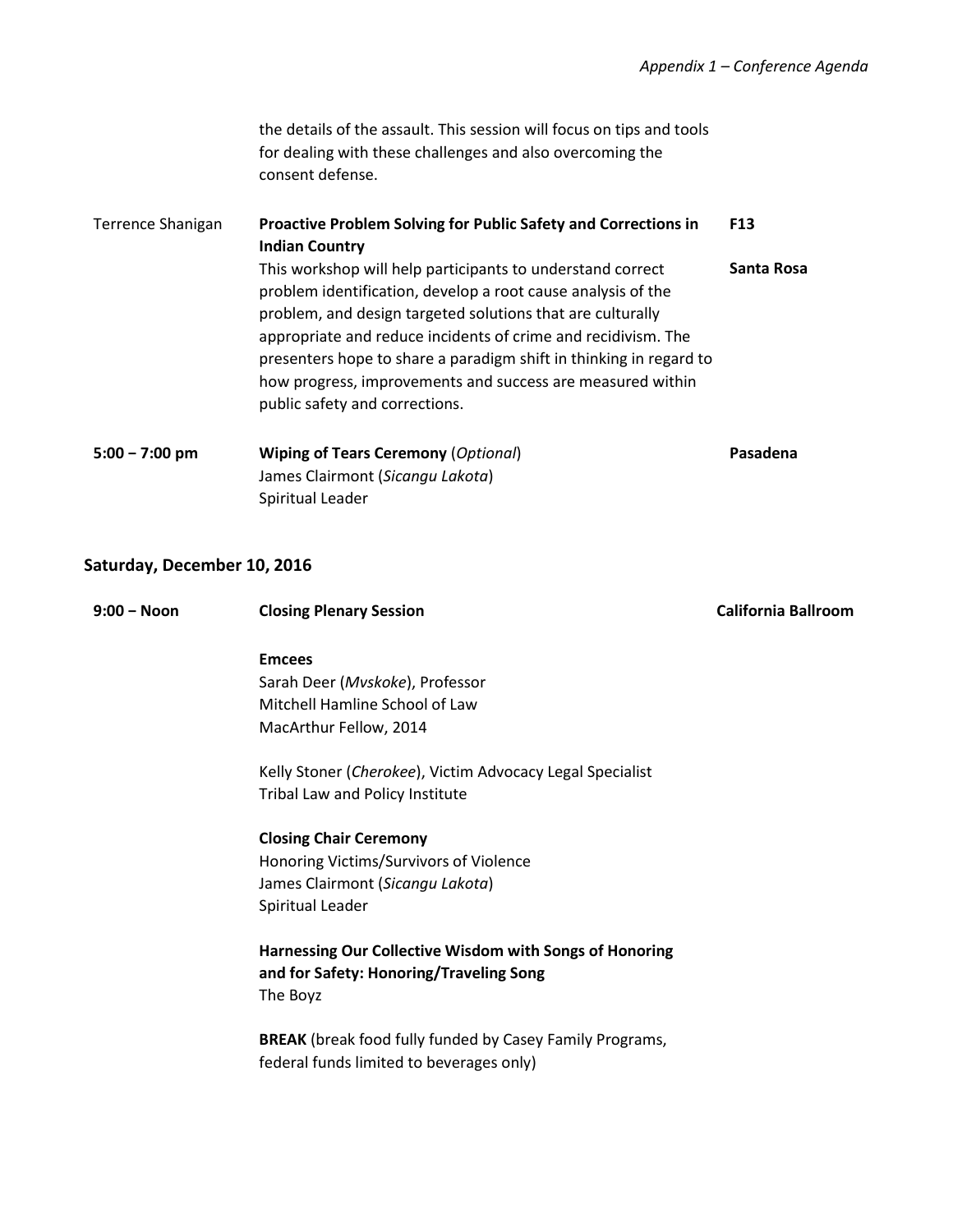### **Another Way to View Trauma Informed Care: Being a Good Relative in Indian Country**

Dee Bigfoot (*Caddo Nation of Oklahoma*) [\(PowerPoint\)](http://www.tribal-institute.org/2016/CPBigFoot.pdf) Director Indian Country Child Trauma Center University of Oklahoma Health Sciences Center Former Member, Attorney General's Advisory Committee on American Indian and Alaska Native Children Exposed to Violence

### **Where Do We Go from Here? Enhancing Tribal Ability to Strengthen Safety, Justice and Healing for Victims of Crime Moderator**

Kelly Stoner (*Cherokee*), Victim Advocacy Legal Specialist Tribal Law and Policy Institute

#### **Panelists**

Eric Broderick [\(PowerPoint\)](http://www.tribal-institute.org/2016/CPBroderick.pdf) Real Admiral Former Deputy Administrator Substance Abuse and Mental Health Services Administration Former Member, Attorney General's Advisory Committee on American Indian and Alaska Native Children Exposed to Violence

Troy A. Eid, Commission Chairman Indian Law and Order Commission

John Dossett, Chief Counsel National Congress of American Indians

Deborah Parker (*Tulalip Tribes*) Former Vice Chair, Board of Directors Tulalip Tribe

Alfred Urbina [\(PowerPoint\)](http://www.tribal-institute.org/2016/CPUrbina.pdf) Attorney General Pascua Yaqui Tribe

#### **Closing Remarks**

Allison Turkel Deputy Director Office for Victims of Crimes